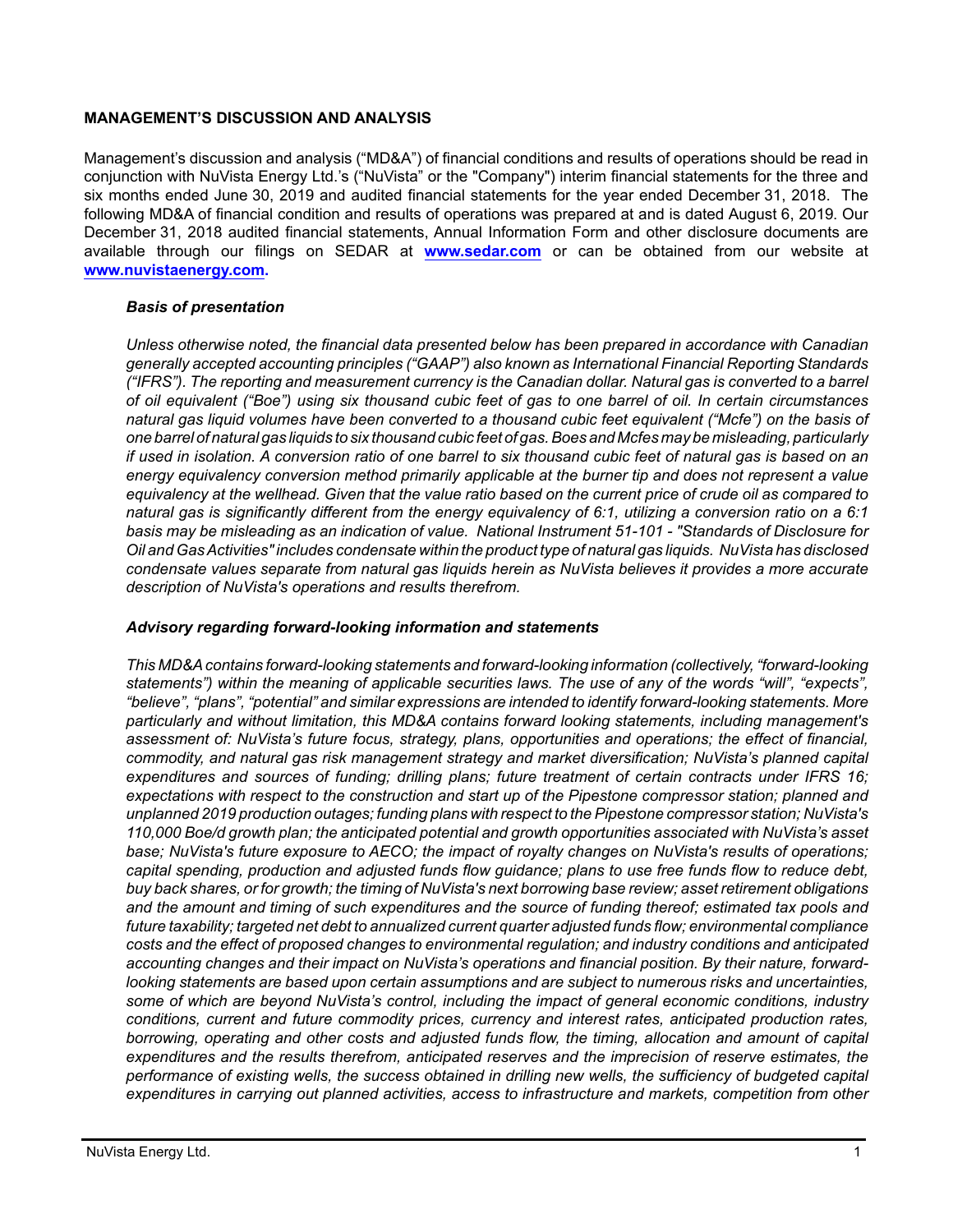*industry participants, availability of qualified personnel or services and drilling and related equipment, stock market volatility, effects of regulation by governmental agencies including changes in environmental regulations, tax laws and royalties; the ability to access sufficient capital from internal sources and bank and equity markets; and including, without limitation, those risks considered under "Risk Factors" in our Annual Information Form. Readers are cautioned that the assumptions used in the preparation of such information, although considered reasonable at the time of preparation, may prove to be imprecise and, as such, undue reliance should not be placed on forward-looking statements. NuVista's actual results, performance or achievement could differ materially from those expressed in, or implied by, these forward-looking statements, or if any of them do so, what benefits NuVista will derive therefrom. NuVista has included the forward-looking statements in this MD&A in order to provide readers with a more complete perspective on NuVista's future operations and such information may not be appropriate for other purposes. NuVista disclaims any intention or obligation to update or revise any forward-looking statements, whether as a result of new information, future events or otherwise, except as required by law.*

#### *Non-GAAP measurements*

*Within the MD&A, references are made to terms commonly used in the oil and natural gas industry. Management uses "adjusted funds flow", "adjusted funds flow per share", "operating netback", "corporate netback", "capital expenditures", "free funds flow" and "net debt" to analyze performance and leverage. These terms do not have any standardized meaning prescribed by IFRS and therefore may not be comparable to similar measures presented by other companies where similar terminology is used. For further information refer to the section "Non-GAAP measures" within this MD&A. Free funds flow is forecast adjusted funds flow less capital expenditures required to maintain production.* 

#### *Description of business*

NuVista is an exploration and production company actively engaged in the development, delineation and production of condensate, oil and natural gas reserves in the Western Canadian Sedimentary Basin. NuVista's focus is on the scalable and repeatable condensate rich Montney formation in the Alberta Deep Basin ("Wapiti Montney"). The common shares of NuVista trade on the Toronto Stock Exchange ("TSX") under the symbol NVA.

## *Asset Transactions*

On September 6, 2018, the Company closed the acquisition of Cenovus Pipestone ULC and Cenovus Pipestone Partnership (the "Pipestone Acquisition") which held assets in the Pipestone area of Northwest Alberta (the "Acquired Assets") for \$619.4 million including customary adjustments. Subsequently, all of the Acquired Assets were assumed by NuVista and the partnership and ULC were dissolved. The Acquired Assets are situated primarily in the condensaterich Alberta Triassic Montney fairway on 35,250 net acres of land featuring four layers of Montney development, and represented a 29% increase to the Company's Montney land position, adding approximately 9,600 Boe/d per year of production and significant infrastructure. The Pipestone Acquisition was funded with the Company's expanded credit facilities and the issuance of 47.4 million common shares at a price of \$8.10 per share for gross proceeds of \$384.1 million.

## *Operations activity*

|                                                 | Three months ended June 30 |        | Six months ended June 30 |           |  |
|-------------------------------------------------|----------------------------|--------|--------------------------|-----------|--|
| Number of wells                                 | 2019                       | 2018   | 2019                     | 2018      |  |
| Wells drilled - gross (net) $(1)$               | 11(11.0)                   | 8(7.9) | 26 (26.0)                | 16 (15.9) |  |
| Wells completed - gross (net) $(2)$             | 9(9.0)                     | 1(1.0) | 24 (24.0)                | 9(9.0)    |  |
| Wells brought on production - gross (net) $(3)$ | 11 (10.9)                  | 6(6.0) | 20(19.7)                 | 10(10.0)  |  |

(1) Based on rig release date. (2) Based on frac end date.

<sup>(3)</sup> Based on first production date of in-line test or on production and tied-in to permanent facilities.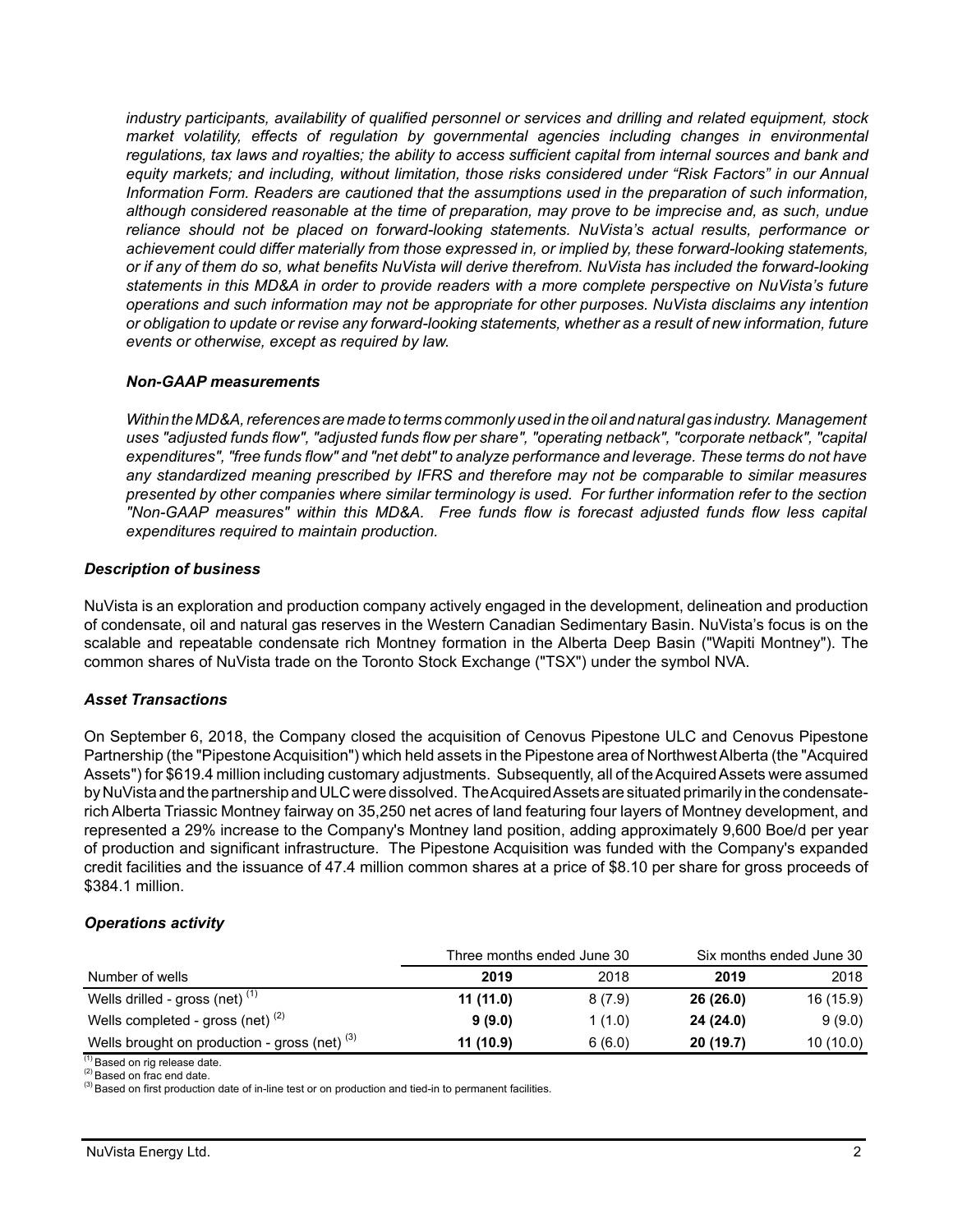For the three months ended June 30, 2019, NuVista drilled 11 (11.0 net) Montney condensate rich natural gas wells, compared to 8 (7.9 net) Montney condensate rich natural gas wells in the comparable period of 2018. For the six months ended June 30 2019, NuVista drilled 25 (25.0 net) Montney condensate rich natural gas wells and 1 (1.0 net) oil well, compared to 16 (15.9 net) Montney condensate rich natural gas wells in the comparable period of 2018.

All wells in 2019 and 2018 were drilled with a 100% success rate.

# *Production*

|                                          |         |         | Three months ended June 30 | Six months ended June 30 |         |          |  |
|------------------------------------------|---------|---------|----------------------------|--------------------------|---------|----------|--|
|                                          | 2019    | 2018    | % Change                   | 2019                     | 2018    | % Change |  |
| Natural gas (Mcf/d)                      | 180,589 | 128,300 | 41                         | 169.965                  | 130.497 | 30       |  |
| Condensate & oil (Bbls/d)                | 14.951  | 11.758  | 27                         | 13.858                   | 11.537  | 20       |  |
| Natural gas liquids ("NGLs") (Bbls/d)    | 5.342   | 2,893   | 85                         | 4.947                    | 2,781   | 78       |  |
| Total (Boe/d)                            | 50.391  | 36.035  | 40                         | 47.133                   | 36.067  | 31       |  |
| Condensate, oil & NGLs weighting (1) (2) | 40%     | 41%     |                            | 40%                      | 40%     |          |  |
| Condensate & oil weighting $(2)$         | 30%     | 33%     |                            | 29%                      | 32%     |          |  |

 $(1)$  NGLs include butane, propane and ethane.

 $(2)$  Product weighting is based on total production.

Production for the three and six months ended June 30, 2019 increased 40% and 31% respectively over the comparative periods of 2018 as a result of production increases from continued successful drilling of Montney wells and the incremental production associated with the Pipestone Acquisition. Second quarter production of 50,391 Boe/d increased 15% from first quarter 2019 production of 43,839 Boe/d, primarily as a result of new wells brought on production in the quarter, as well as the production from wells brought back online after the temporary production outages that impacted the first quarter. Condensate & oil volume weighting of 30% in the second quarter was slightly lower than the 33% in the prior year comparative period, but is higher than 29% in the first quarter of 2019.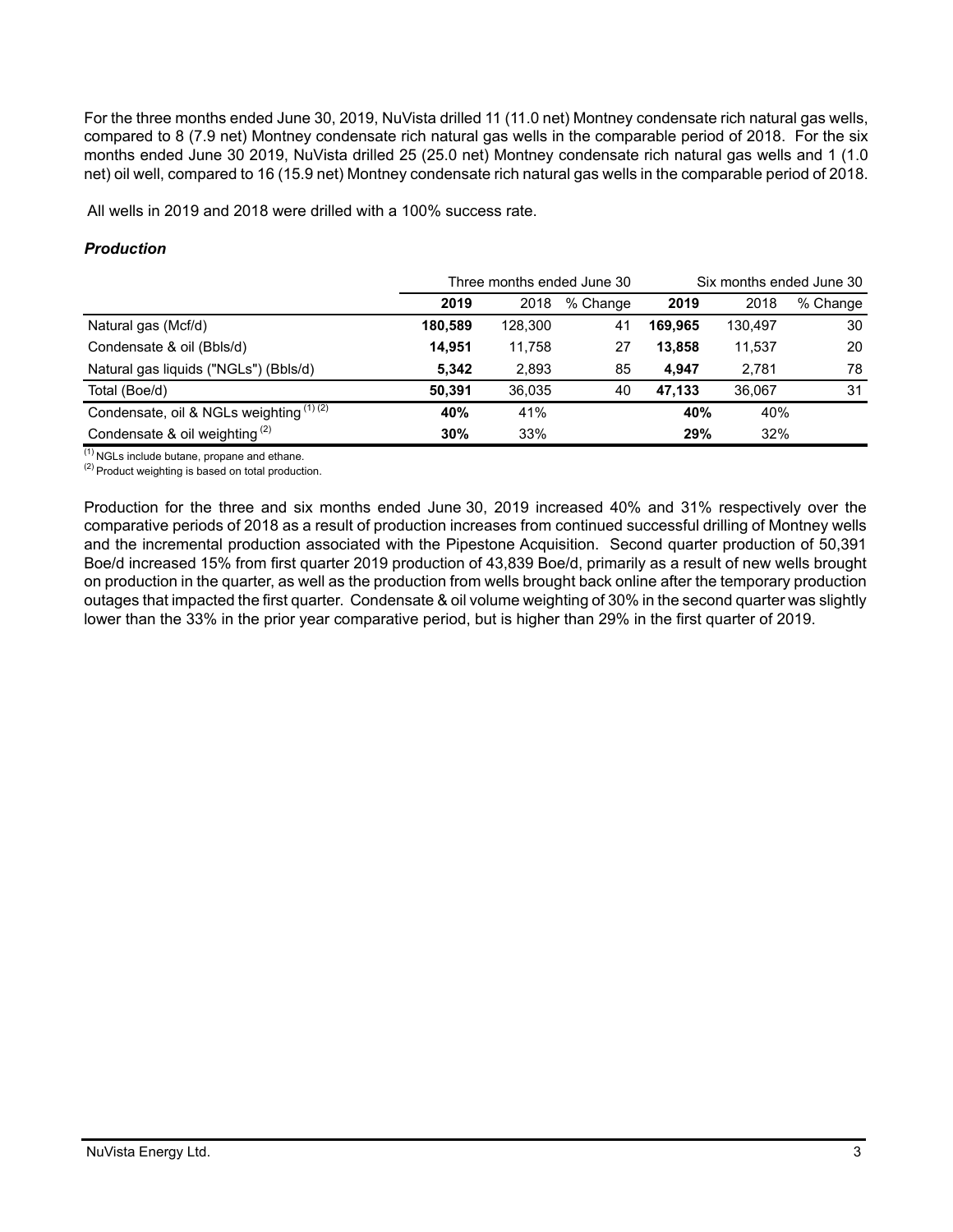# *Pricing*

|                                                       | Three months ended June 30 |       |            |       | Six months ended June 30 |                 |  |
|-------------------------------------------------------|----------------------------|-------|------------|-------|--------------------------|-----------------|--|
|                                                       | 2019                       | 2018  | $%$ change | 2019  | 2018                     | $%$ change      |  |
| Realized selling prices (1) & (2)                     |                            |       |            |       |                          |                 |  |
| Natural gas (\$/Mcf)                                  | 2.39                       | 3.37  | (29)       | 3.11  | 3.43                     | (9)             |  |
| Condensate & oil (\$/Bbl)                             | 69.78                      | 81.99 | (15)       | 65.39 | 77.94                    | (16)            |  |
| NGLs (\$/Bbl)                                         | 7.21                       | 38.19 | (81)       | 13.66 | 35.87                    | (62)            |  |
| Barrel of oil equivalent (\$/Boe)                     | 30.04                      | 41.82 | (28)       | 31.86 | 40.12                    | (21)            |  |
| <b>Benchmark pricing</b>                              |                            |       |            |       |                          |                 |  |
| Natural gas - AECO 5A daily index (Cdn\$/Mcf)         | 1.03                       | 1.18  | (13)       | 1.83  | 1.63                     | 12 <sup>2</sup> |  |
| Natural gas - AECO 7A monthly index (Cdn\$/Mcf)       | 1.17                       | 1.03  | 14         | 1.56  | 1.44                     | 8               |  |
| Natural gas - NYMEX (monthly) (US\$/MMbtu)            | 2.64                       | 2.80  | (6)        | 2.89  | 2.90                     |                 |  |
| Natural gas - Chicago Citygate (monthly) (US\$/MMbtu) | 2.45                       | 2.58  | (5)        | 2.89  | 2.93                     | (1)             |  |
| Natural gas - Dawn (daily) (US\$/MMbtu)               | 2.34                       | 2.79  | (16)       | 2.63  | 2.91                     | (10)            |  |
| Natural gas - Malin (monthly) (US\$/MMbtu)            | 2.18                       | 1.98  | 10         | 3.03  | 2.24                     | 35              |  |
| Oil - WTI (US\$/BbI)                                  | 59.81                      | 67.88 | (12)       | 57.36 | 65.37                    | (12)            |  |
| Oil - Edmonton Par - (Cdn\$/Bbl)                      | 73.57                      | 80.64 | (9)        | 70.00 | 76.37                    | (8)             |  |
| Condensate - Condensate @ Edmonton (Cdn\$/Bbl)        | 74.72                      | 88.88 | (16)       | 70.92 | 84.31                    | (16)            |  |
| Exchange rate - (Cdn\$/US\$)                          | 1.34                       | 1.29  | 4          | 1.33  | 1.28                     | $\overline{4}$  |  |

<sup>(1)</sup> Prices exclude price risk management realized and unrealized gains and losses on financial derivative commodity contracts but includes gains and losses on physical sale contracts and natural gas price diversification.

(2) The average condensate and NGLs selling price is net of pipeline tariffs and fractionation fees.

The WTI benchmark averaged US\$59.81/Bbl in the second quarter of 2019 continuing its recovery after falling below US\$50.00/Bbl in December of last year. In December, OPEC and other nations agreed to a 1.2 million Bbl/d production cut to stabilize the global oil market and then at the June meeting they extended the cuts into 2020. US sanctions against Iran and Venezuela further reduced global oil supply, however offsetting this is continued growth in US production primarily in the Permian basin. Canadian heavy oil differentials widened in a sudden and unprecedented fashion in the fourth quarter of 2018 and this temporarily but significantly pressured the light oil market and also the condensate market. In December, the Alberta Government announced a mandated temporary oil supply curtailment which had the immediate effect of improving heavy oil, light oil and condensate differentials starting in January 2019 which has continued throughout the first half of this year. Condensate prices continued to outperform light oil prices with the Edmonton marker averaging C\$74.72/Bbl for the quarter. The oil supply curtailment does not apply to condensate or to NuVista.

US gas production grew significantly in 2018 and continues to grow this year but so far at a slower pace than last year. The production growth has been offset by growth in US liquid natural gas ("LNG") exports, exports to Mexico, and continued growth in the power sector. The significant storage deficit that developed last winter has been diminishing throughout the spring and into this summer. NYMEX gas prices have been drifting lower since the spring and were down slightly compared to the first quarter of 2019 averaging US\$2.64/MMbtu. Eastern North American and MidWest prices were down relative to NYMEX gas prices in the second quarter which is typical for this time of year. AECO gas prices averaged \$1.17/Mcf in the second quarter of 2019 representing a decrease of 40% from \$1.94/Mcf in the first quarter of 2019 and a 14% increase from the second quarter of 2018.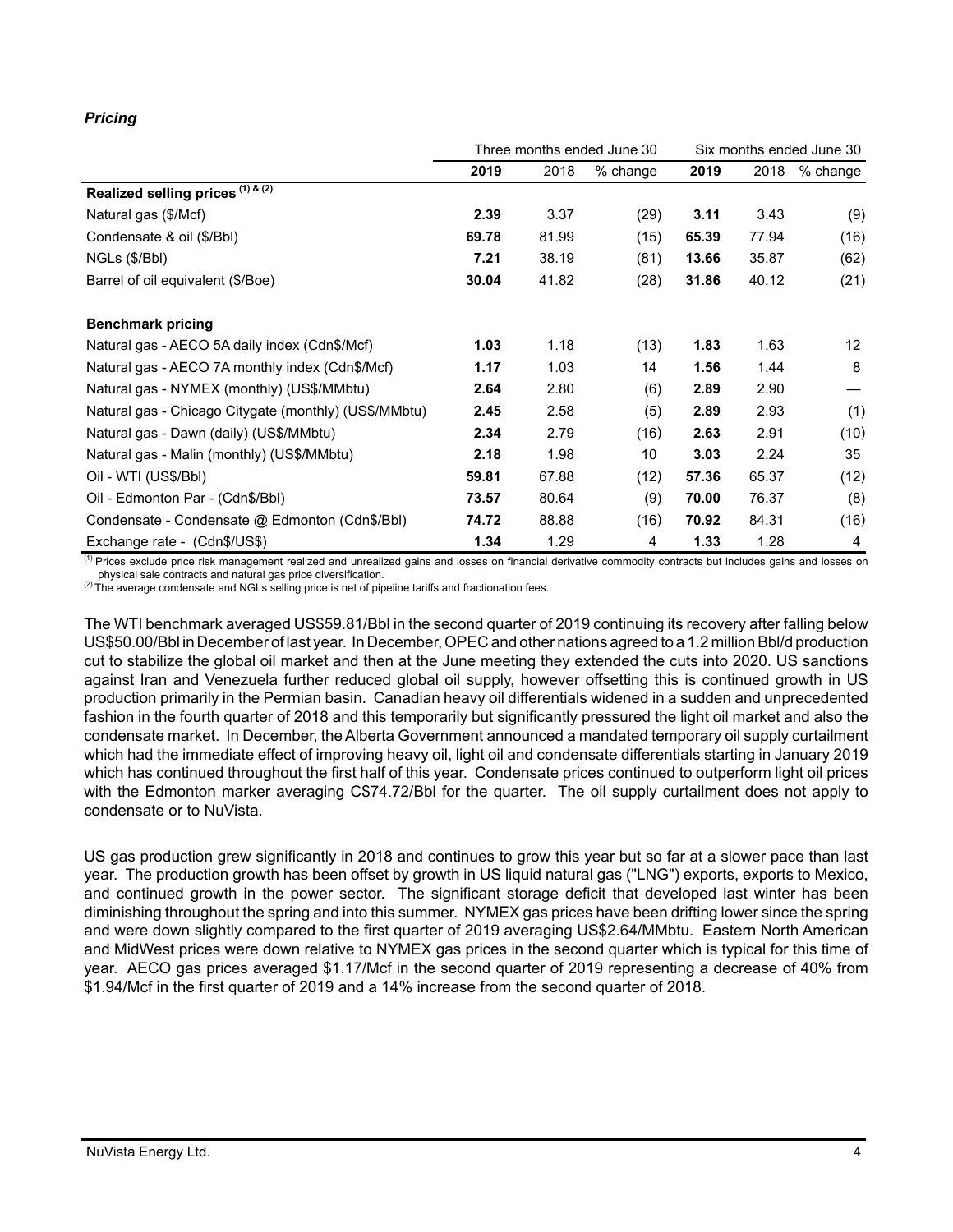#### *Revenue*

*Petroleum and natural gas revenues*

|                                          | Three months ended June 30 |                 |         |                 |         | Six months ended June 30 |         |                 |  |
|------------------------------------------|----------------------------|-----------------|---------|-----------------|---------|--------------------------|---------|-----------------|--|
|                                          | 2019                       |                 |         | 2018<br>2019    |         |                          |         | 2018            |  |
| (\$ thousands, except % amounts)         |                            | $%$ of<br>total | \$      | $%$ of<br>total | จ       | $%$ of<br>total          |         | $%$ of<br>total |  |
| Natural gas <sup>(1)</sup>               | 39.308                     | 29              | 39.346  | 29              | 95.565  | 35                       | 81.082  | 31              |  |
| Condensate & oil                         | 94.941                     | 69              | 87.729  | 64              | 164.018 | 60                       | 162.754 | 62              |  |
| NGLs <sup>(2)</sup>                      | 3.503                      | 2               | 10.056  |                 | 12.233  | 5                        | 18.051  |                 |  |
| Total petroleum and natural gas revenues | 137.752                    |                 | 137.131 |                 | 271,816 |                          | 261.887 |                 |  |

<sup>(1)</sup> Natural gas revenue includes price risk management gains and losses on physical delivery sale contracts. For the three and six months ended June 30, 2019, our physical delivery sales contracts resulted in gains of \$2.4 million and \$1.8 million (2018 – \$7.3 million gain and \$11.4 million gain).

 $(2)$  Includes butane, propane, ethane and an immaterial amount of sulphur revenue.

For the three months ended June 30, 2019, petroleum and natural gas revenues were in line with the comparable period of 2018, due primarily to a 40% increase in production offset by a 28% decrease in average per Boe realized price for the quarter.

For the six months ended June 30, 2019, petroleum and natural gas revenue increased 4% over the comparable period of 2018, due primarily to a 31% increase in production offset by a 21% decrease in realized selling prices.

Condensate & oil volumes averaged 30% of total production in the second quarter of 2019, while amounting to 69% of total petroleum and natural gas revenues.

A breakdown of natural gas revenue is as follows:

|                                                 | Three months ended June 30 |        |        |        | Six months ended June 30 |        |        |        |
|-------------------------------------------------|----------------------------|--------|--------|--------|--------------------------|--------|--------|--------|
|                                                 | 2019                       |        | 2018   |        |                          | 2019   |        | 2018   |
| (\$ thousands, except per unit amounts)         | \$                         | \$/Mcf | \$     | \$/Mcf | S                        | \$/Mcf | \$     | \$/Mcf |
| Natural gas revenue - AECO reference price (1)  | 19,041                     | 1.17   | 12.268 | 1.03   | 46.335                   | 1.53   | 34.362 | 1.44   |
| Heat/value adjustment <sup>(2)</sup>            | 1,746                      | 0.11   | 1.201  | 0.10   | 4.093                    | 0.13   | 3.184  | 0.13   |
| Transportation revenue <sup>(3)</sup>           | 7.233                      | 0.44   | 6.963  | 0.58   | 14.522                   | 0.48   | 12.068 | 0.51   |
| Natural gas market diversification revenue      | 8.844                      | 0.52   | 11.659 | 1.04   | 28.819                   | 0.91   | 20.062 | 0.87   |
| AECO physical delivery sales contract gains (4) | 2,444                      | 0.15   | 7.255  | 0.62   | 1.796                    | 0.06   | 11.406 | 0.48   |
| Total natural gas revenue                       | 39,308                     | 2.39   | 39.346 | 3.37   | 95.565                   | 3.11   | 81.082 | 3.43   |

 $(1)$  Average AECO 7A monthly index.

(2) Based on NuVista's historical adjustment of 9-10%.

<sup>(3)</sup> Cost of gas transportation from the transfer of custody sales point to the final sales point.

<sup>(4)</sup> Excludes price risk management realized and unrealized gains and losses on financial derivative commodity contracts but includes gains and losses on physical sale contracts.

For the three months ended June 30, 2019, natural gas revenue remained unchanged over the comparable period of 2018, due to a 41% increase in production offset by a 29% decrease in realized selling prices. For the six months ended June 30, 2019, natural gas revenue increased 18% over the comparable period of 2018, due primarily to a 30% increase in production offset by a 9% decrease in realized selling prices.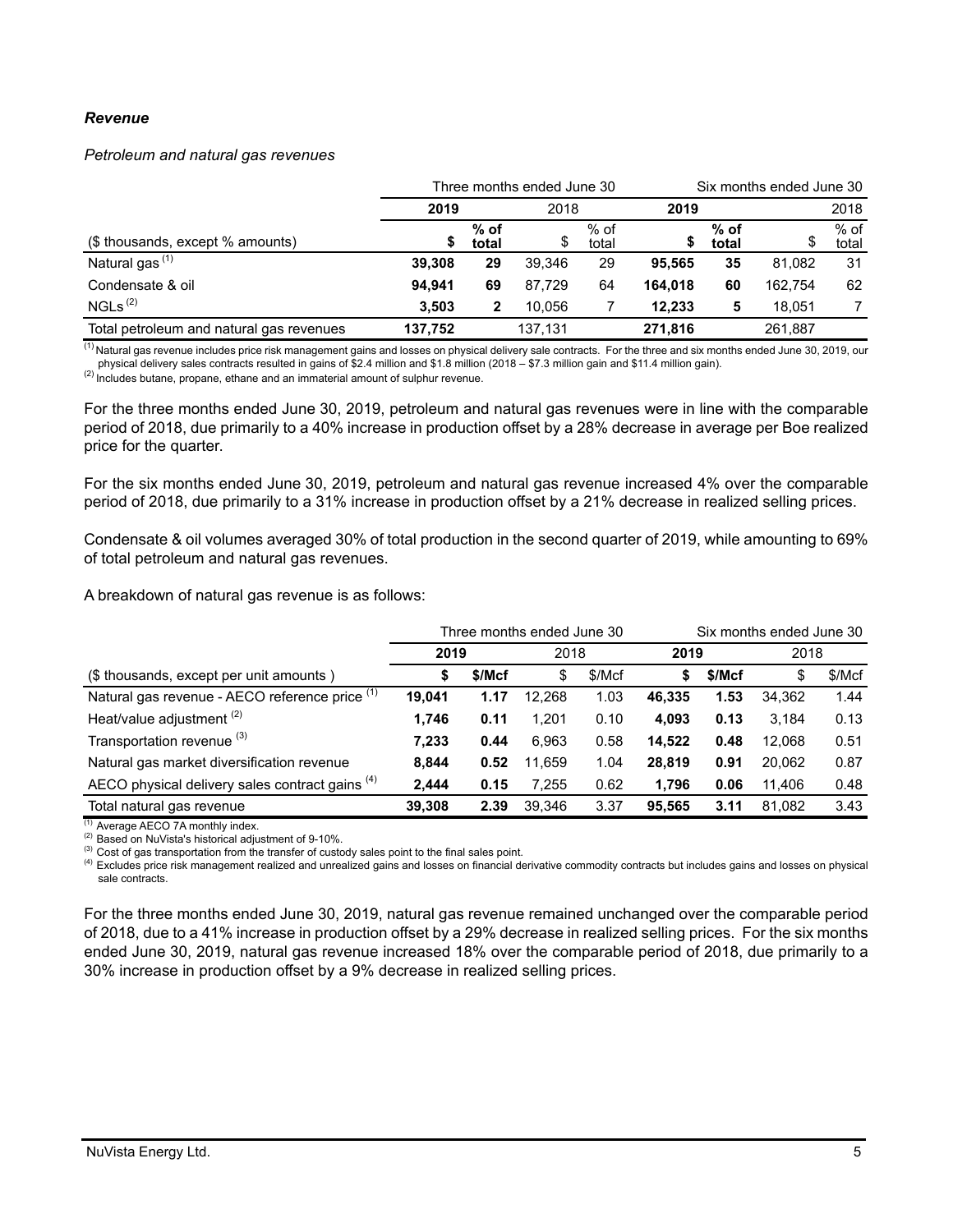The Company's second quarter physical natural gas sales portfolio was based on the following physical fixed price contracts or physical market deliveries:

|                             | Three months ended June 30 |      | Six months ended June 30 |      |
|-----------------------------|----------------------------|------|--------------------------|------|
|                             | 2019                       | 2018 | 2018                     | 2017 |
| AECO physical deliveries    | 45%                        | 29%  | 39%                      | 38%  |
| Dawn physical deliveries    | 23%                        | 26%  | 25%                      | 29%  |
| Malin physical deliveries   | 20%                        | 25%  | 22%                      | 13%  |
| Chicago physical deliveries | 12%                        | 20%  | 14%                      | 20%  |

NuVista receives a premium to the AECO spot gas price due to the higher heat content of its natural gas production, as well as the various gas marketing and transportation arrangements that the Company has in place to diversify and gain exposure to alternative natural gas markets in North America to limit its exposure to spot AECO pricing. For the three months ended June 30, 2019, the Company delivered 45% of its gas to AECO of which 32% was under AECO physical fixed price delivery sales contracts. NuVista delivered approximately 23% of its natural gas production to Dawn, 20% to Malin, and 12% to Chicago.

NuVista's exposure to AECO floating prices is limited to approximately 13% of forecast volumes in the second quarter of 2019 as a result of this market egress, and the inclusion of pre-existing financial delivery sales contracts at prices that are higher than current market prices as disclosed in section (b) under "Commodity price risk management*".* NuVista's existing contracts for firm transportation on export pipelines coupled with the financial NYMEX basis natural gas sales price derivative contracts will result in long term price diversification and exposure to AECO floating pricing limited to approximately 10%-25% of volumes in 2019 and beyond.

Excluding the impact of realized gains on physical sales contracts, the average selling price for natural gas for the three and six months ended June 30, 2019 was \$2.24/Mcf and \$3.05/Mcf respectively, compared to \$2.75/Mcf and \$2.95/Mcf for the comparative periods of 2018, and \$3.97/Mcf in the first quarter of 2019.

# *Condensate & oil revenue*

For the three months ended June 30, 2019, condensate & oil revenue increased 8% over the comparable period of 2018 due to a 27% increase in production offset by a 15% decrease in the average realized selling price. For the six months ended June 30, 2019, condensate & oil revenue increased 1% over the comparable period of 2018, due primarily to a 20% increase in production offset by a 16% decrease in the average realized selling price.

Strong demand for condensate & oil in Alberta results in benchmark condensate prices at Edmonton trading at a premium to Canadian light oil prices. NuVista's realized condensate & oil prices include adjustments for pipeline tariffs to Edmonton and quality differentials. Condensate & oil realized selling prices averaged \$69.78/Bbl and \$65.39/ Bbl in the three and six months ended June 30, 2019, a decrease of 15% and 16% from \$81.99/Bbl and \$77.94/Bbl for the comparable periods of 2018.

## *NGL revenue*

For the three months ended June 30, 2019, NGL revenue decreased 65% over the comparable period of 2018, due to a 85% increase in production partially offset by a 81% decrease in the average realized selling price. For the six months ended June 30, 2019, NGL revenue decreased 32% over the comparable period of 2018, due primarily to a 78% increase in production and a 62% decrease in the average realized selling price.

The NGL contract year typically begins April 1st and ends March 31st of the following year. Western Canadian inventories of propane and butane grew significantly last fall, leading to local price weakness for both of these products starting late last year, but did not factor into contractual pricing until April 2019. Fortunately, inventories began to decline at the beginning of 2019 and have continued throughout the second quarter, which should lead to better future prices.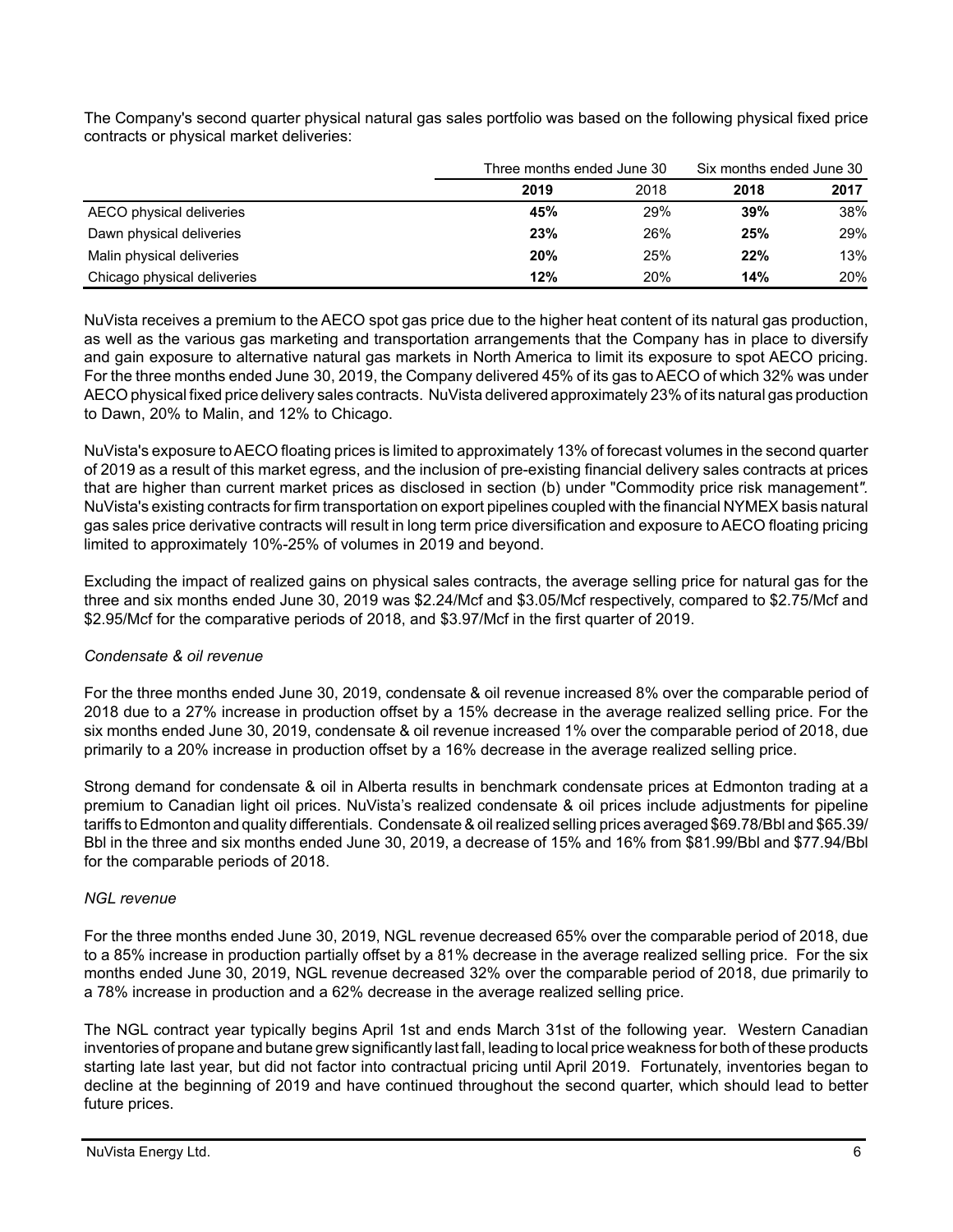# *Commodity price risk management*

NuVista has a disciplined commodity price risk management program as part of its financial risk management strategy. The purpose of this program is to reduce volatility in financial results and help stabilize adjusted funds flow against the unpredictable commodity price environment. NuVista's Board of Directors has authorized the use of fixed price, put option and costless collar contracts ("Fixed Price Contracts"), and approved the terms of NuVista's commodity price risk management program to allow the securing of minimum prices of the following:

| (% of net forecast after royalty production) | First 18 month<br>forward period | Following 18 month<br>forward period | Following 24 month<br>forward period |
|----------------------------------------------|----------------------------------|--------------------------------------|--------------------------------------|
| <b>Natural Gas Fixed Price Contracts</b>     | up to $70\%$                     | up to $60\%$                         | up to $50\%$                         |
| Crude Oil Fixed Price Contracts              | up to $70\%$                     | up to $60\%$                         | up to $30\%$                         |

The Board of Directors has set limits for entering into natural gas basis differential contracts that are the lesser of 50% of forecast natural gas production, net of royalties, or the volumes that would bring the combined natural gas basis differential contracts and natural gas fixed price contracts to 100% of forecast natural gas production, net of royalties. In addition, a maximum volume of up to 150,000 MMbtu/day has been approved, with a term of 7 years from the date any such swap is entered into.

Hedges on crude oil, natural gas liquids, natural gas, differentials and basis may be made in Canadian or U.S. dollars at the time the position is established and the position may be hedged to Canadian or U.S. dollars, as the case may be, during the term of the applicable hedge. Foreign currency of interest payments and of long-term debt, if there is that exposure, may also be hedged back to the Canadian dollar.

|                                      |                                |                                  | Three months ended June 30 |                                                                                                                                                   |  |                      |  |  |  |
|--------------------------------------|--------------------------------|----------------------------------|----------------------------|---------------------------------------------------------------------------------------------------------------------------------------------------|--|----------------------|--|--|--|
| (\$ thousands)                       |                                | 2019                             |                            | 2018<br>Realized<br>Unrealized<br>gain (loss)<br>gain (loss)<br>2.881<br>(1,405)<br>(11, 867)<br>(20, 399)<br>75<br>(412)<br>(22, 216)<br>(8,911) |  |                      |  |  |  |
|                                      | <b>Realized</b><br>gain (loss) | <b>Unrealized</b><br>gain (loss) | Total<br>gain (loss)       |                                                                                                                                                   |  | Total<br>gain (loss) |  |  |  |
| Natural gas                          | 2,150                          | (14,964)                         | (12, 814)                  |                                                                                                                                                   |  | 1.476                |  |  |  |
| Condensate & oil                     | (492)                          | 16.448                           | 15.956                     |                                                                                                                                                   |  | (32, 266)            |  |  |  |
| Foreign exchange                     |                                |                                  |                            |                                                                                                                                                   |  | (337)                |  |  |  |
| Gain (loss) on financial derivatives | 1.658                          | 1.484                            | 3.142                      |                                                                                                                                                   |  | (31, 127)            |  |  |  |

During the second quarter of 2019, the commodity price risk management program resulted in a total gain of \$3.1 million, compared to a total loss of \$31.1 million for the comparable period of 2018 and a total loss of \$64.2 million in the first quarter of 2019. The fair value of financial derivative contracts is recorded in the financial statements. Unrealized gains and losses are the change in mark to market values or fair value of financial derivative contracts in place at the end of the quarter compared to the start of the quarter. The unrealized gain in the second quarter is a result of higher WTI offsetting lower AECO forward strip pricing at the end of the quarter compared to the beginning of the quarter and the resulting change in the value of oil and gas derivative contracts in place at the end of the quarter. Due to increased volatility in oil and gas prices and the related forward strips pricing, the impact of unrealized gains and/or losses on overall earnings in a particular reporting period can be substantial, as was the case in the fourth quarter of 2018 and the first quarter of 2019.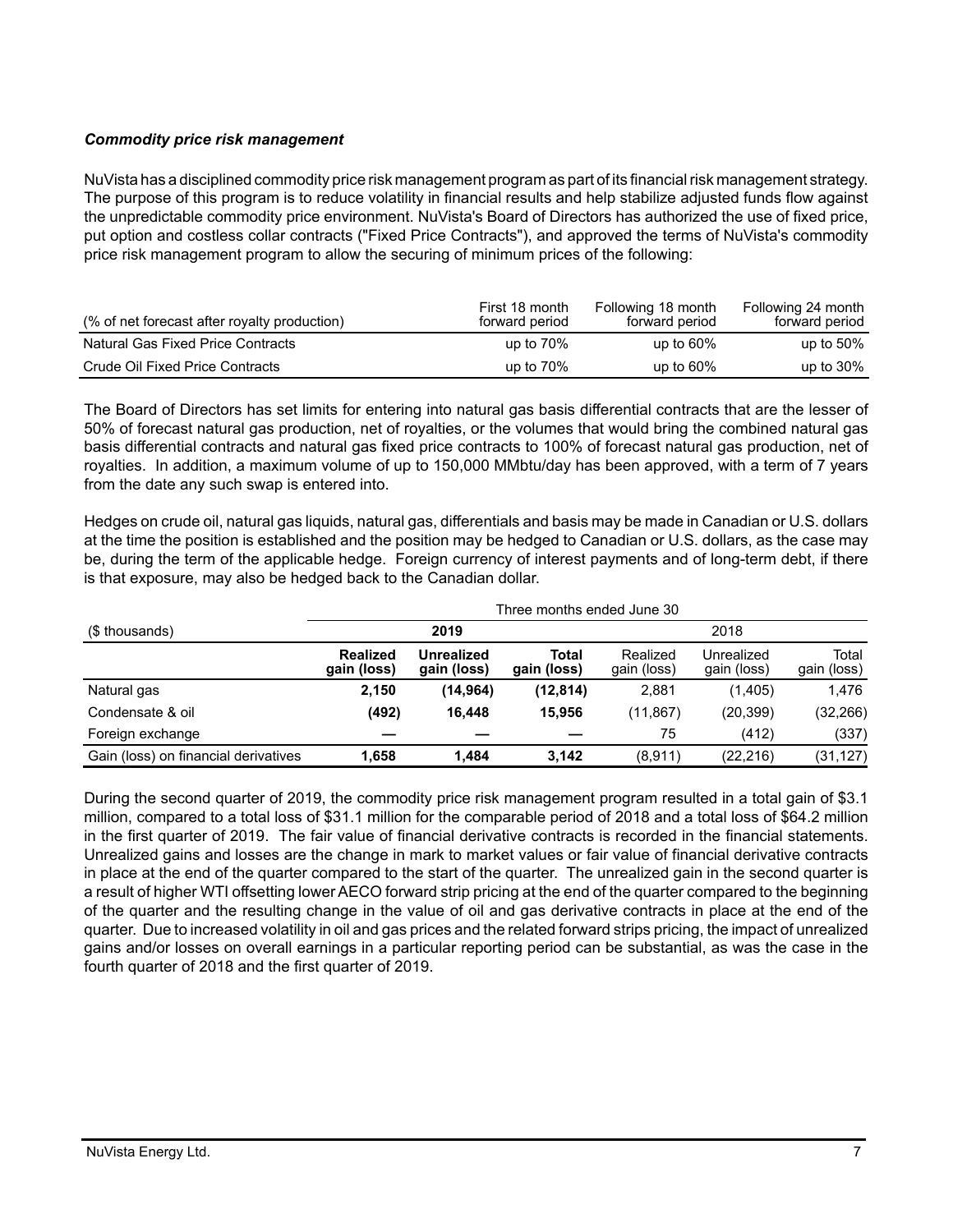|                                      |                         |                           |                      | Six months ended June 30 |                                                                              |                      |  |  |  |
|--------------------------------------|-------------------------|---------------------------|----------------------|--------------------------|------------------------------------------------------------------------------|----------------------|--|--|--|
| (\$ thousands)                       |                         | 2019                      |                      |                          | 2018<br>Unrealized<br>gain (loss)<br>23.624<br>(34,596)<br>(109)<br>(11,081) |                      |  |  |  |
|                                      | Realized<br>gain (loss) | Unrealized<br>gain (loss) | Total<br>gain (loss) | Realized<br>gain (loss)  |                                                                              | Total<br>gain (loss) |  |  |  |
| Natural gas                          | (447)                   | (37, 302)                 | (37,749)             | 3.495                    |                                                                              | 27.119               |  |  |  |
| Condensate & oil                     | 4,812                   | (28, 118)                 | (23, 306)            | (17, 771)                |                                                                              | (52, 367)            |  |  |  |
| Foreign exchange                     |                         |                           |                      | 75                       |                                                                              | (34)                 |  |  |  |
| Gain (loss) on financial derivatives | 4.365                   | (65, 420)                 | (61, 055)            | (14,201)                 |                                                                              | (25, 282)            |  |  |  |

For the six months ended June 30, 2019, the commodity price risk management program resulted in a loss of \$61.1 million compared to a loss of \$25.3 million for the comparable period of 2018.

Nuvista has significant hedges currently in place, with approximately 65% of remaining 2019 condensate production hedged at a floor C\$ WTI price of 79.60/Bbl, and approximately 55% of remaining 2019 natural gas production hedged at a floor AECO price of \$2.12/Mcf.

Price risk management gains on our physical delivery sale contracts totaled \$2.4 million and \$1.8 million for the three and six months ended June 30, 2019 compared to gains of \$7.3 million and \$11.4 million for the comparable periods of 2018.

#### (a) Financial instruments

The following is a summary of financial derivatives contracts in place as at June 30, 2019:

|                | WTI fixed price swap |           |
|----------------|----------------------|-----------|
| Term $(1)$     | Bbls/d               | Cdn\$/Bbl |
| 2019 remainder | 5.982                | 77.62     |
| 2020           | 3.199                | 79.01     |
| 743            |                      |           |

<sup>(1)</sup> Table presented as weighted average volumes and prices.

|                  |        | C\$ WTI 3 Way Collar |           |           |  |  |
|------------------|--------|----------------------|-----------|-----------|--|--|
| Term $(1)$       | Bbls/d | Cdn\$/Bbl            | Cdn\$/Bbl | Cdn\$/Bbl |  |  |
| 2019 remainder   | 4.968  | 68.17                | 82.33     | 89.72     |  |  |
| 2020<br>$\cdots$ | 2.899  | 67.59                | 82.24     | 89.65     |  |  |

 $(1)$  Table presented as weighted average volumes and prices.

|                | <b>AECO-NYMEX</b><br>basis swap |                              | <b>Chicago-NYMEX</b><br>basis swap |                              | <b>Malin-NYMEX</b><br>basis swap |                              | <b>AECO-Malin</b><br>basis swap |                              | Dawn-NYMEX<br>basis swap |                              |
|----------------|---------------------------------|------------------------------|------------------------------------|------------------------------|----------------------------------|------------------------------|---------------------------------|------------------------------|--------------------------|------------------------------|
| Term $(1)$     | <b>MMbtu/d</b>                  | <b>US\$/</b><br><b>MMbtu</b> | <b>MMbtu/d</b>                     | <b>US\$/</b><br><b>MMbtu</b> | <b>MMbtu/d</b>                   | <b>US\$/</b><br><b>MMbtu</b> | MMbtu/d                         | <b>US\$/</b><br><b>MMbtu</b> | <b>MMbtu/d</b>           | <b>US\$/</b><br><b>MMbtu</b> |
| 2019 remainder | 17,500                          | (0.94)                       | 11,658                             | (0.25)                       | 16,685                           | (0.41)                       | 10,000                          | 0.68                         | 3,315                    | (0.26)                       |
| 2020           | 47,500                          | (0.96)                       | 15,000                             | (0.25)                       | 11,667                           | (0.51)                       | 8,333                           | 0.68                         | 10,000                   | (0.26)                       |
| 2021           | 95,000                          | (0.98)                       | 15,000                             | (0.24)                       | 20,000                           | (0.66)                       |                                 |                              | 10,000                   | (0.26)                       |
| 2022           | 95.000                          | (0.97)                       | 12.493                             | (0.24)                       | 16,658                           | (0.66)                       |                                 |                              | 8,329                    | (0.26)                       |
| 2023           | 100.000                         | (1.01)                       |                                    |                              |                                  |                              |                                 |                              |                          |                              |
| 2024           | 100.000                         | (1.00)                       |                                    |                              |                                  |                              |                                 |                              |                          |                              |
| 2025<br>(4)    | 25,000                          | (1.00)                       |                                    |                              |                                  |                              |                                 |                              |                          |                              |

<sup>(1)</sup> Table presented as weighted average volumes and prices.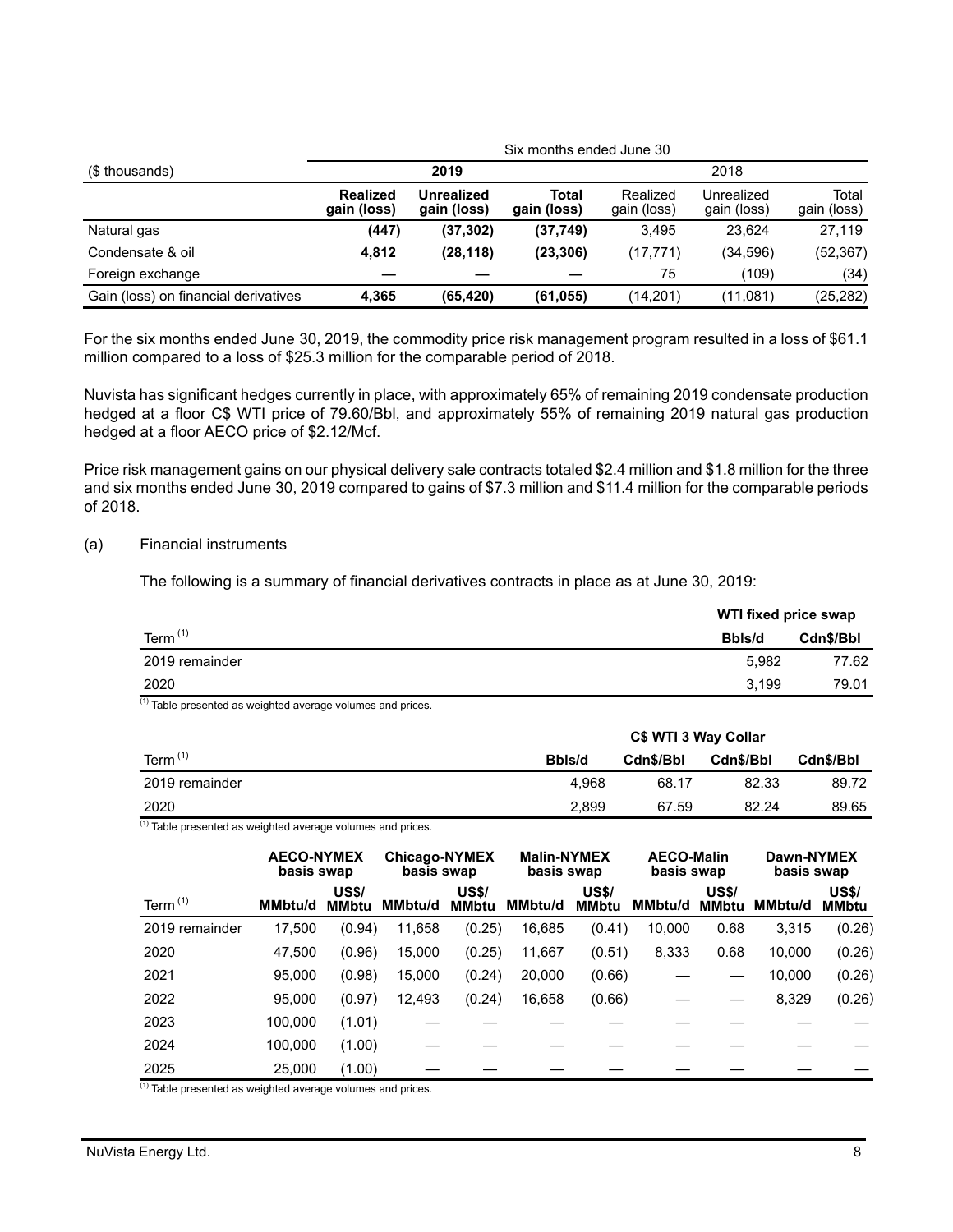|                |       | AECO fixed price swap    | NYMEX fixed price swap |            | Dawn fixed price swap |            |
|----------------|-------|--------------------------|------------------------|------------|-----------------------|------------|
| Term $(1)$     | GJ/d  | Cdn\$/GJ                 | MMbtu/d                | US\$/MMbtu | MMbtu/d               | US\$/MMbtu |
| 2019 remainder | 3.342 | 1.30                     | 41.685                 | 2.78       | 6.685                 | 2.50       |
| 2020           |       | $\overline{\phantom{m}}$ | 29.167                 | 2.76       |                       |            |

(1) Table presented as weighted average volumes and prices.

Subsequent to June 30, 2019 the following is a summary of financial derivatives that have been entered into:

|                | WTI fixed price swap |           |  |
|----------------|----------------------|-----------|--|
| Term $(1)$     | Bbls/d               | Cdn\$/Bbl |  |
| 2019 remainder | 365                  | 74.89     |  |
| 2020           | 500                  | 74.88     |  |

 $(1)$  Table presented as weighted average volumes and prices.

| <b>AECO-NYMEX basis swap</b> |            |
|------------------------------|------------|
| Term $(1)$<br>MMbtu/d        | US\$/MMbtu |
| 2025<br>10.000               | (0.99)     |

 $(1)$  Table presented as weighted average volumes and prices.

#### (b) Physical delivery sales contracts

The following is a summary of the physical delivery sales contracts in place as at June 30, 2019:

|                | <b>AECO fixed price swap</b> | <b>Dawn-NYMEX Basis</b><br>Dawn fixed price swap |                |            |                |            |
|----------------|------------------------------|--------------------------------------------------|----------------|------------|----------------|------------|
| Term $(1)$     | GJ/d                         | Cdn\$/GJ                                         | <b>MMbtu/d</b> | US\$/MMbtu | <b>MMbtu/d</b> | US\$/MMbtu |
| 2019 remainder | 46.766                       | 1.50                                             | 6.685          | 2.50       | 3.315          | (0.26)     |
| 2020           | 8.333                        | 1.60                                             |                |            | 10.000         | (0.26)     |
| 2021           |                              |                                                  |                |            | 10.000         | (0.26)     |
| 2022           |                              |                                                  |                |            | 8.329          | (0.26)     |

 $(1)$  Table presented as weighted average volumes and prices.

Subsequent to June 30, 2019 the following is a summary of the physical delivery sales contracts that have been entered into:

|                | <b>AECO fixed price swap</b> |          |  |
|----------------|------------------------------|----------|--|
| Term $(1)$     | GJ/d                         | Cdn\$/GJ |  |
| 2019 remainder | 6.630                        | 1.81     |  |

 $(1)$  Table presented as weighted average volumes and prices.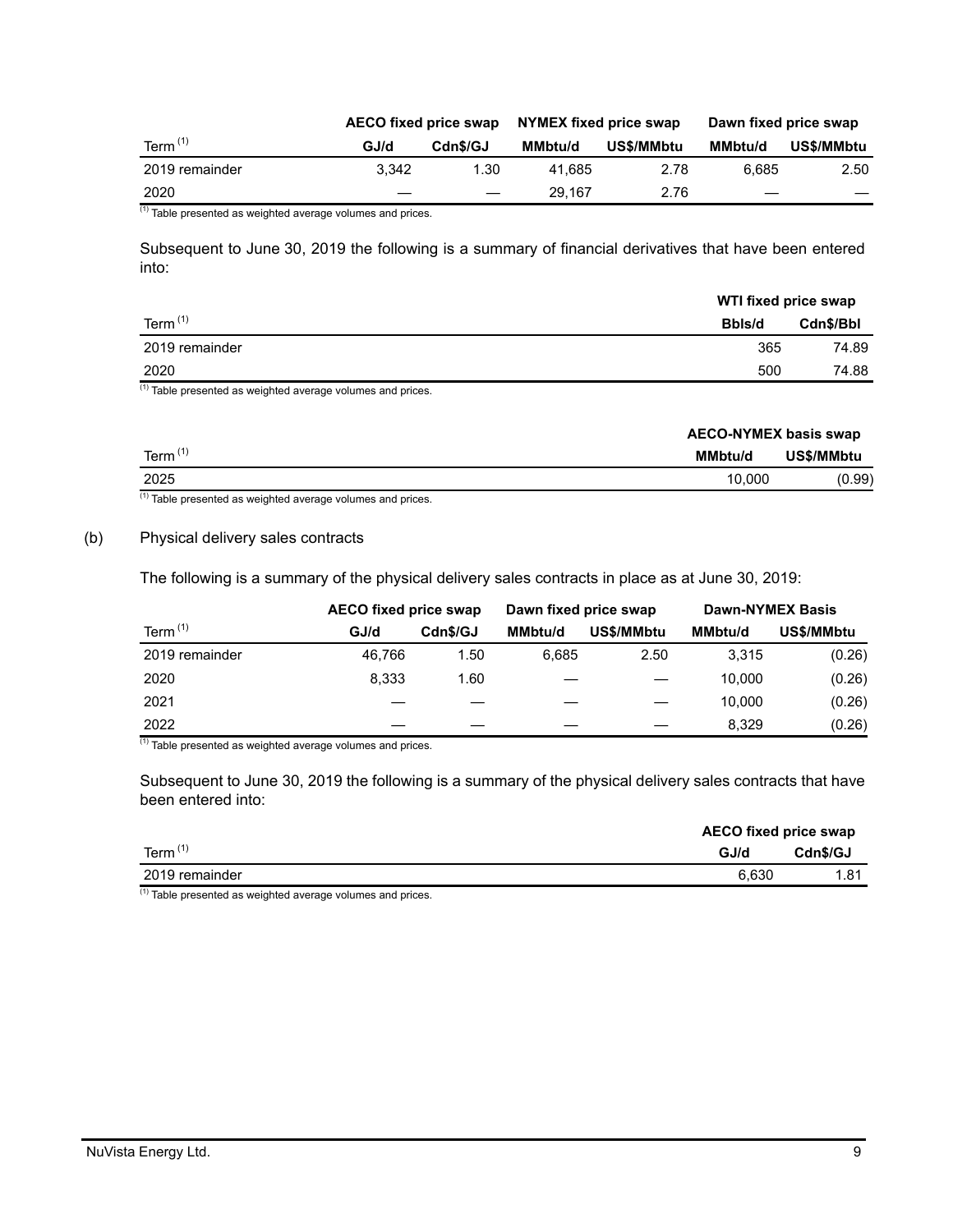# *Royalties*

|                                                                            | Three months ended June 30 |         | Six months ended June 30 |          |
|----------------------------------------------------------------------------|----------------------------|---------|--------------------------|----------|
| (\$ thousands, except % and per Boe amounts)                               | 2019                       | 2018    | 2019                     | 2018     |
| Gross royalties                                                            | 10.512                     | 6.811   | 18.327                   | 11,309   |
| Gas cost allowance ("GCA")                                                 | (4, 474)                   | (2,500) | (7, 713)                 | (5, 166) |
| Net royalties                                                              | 6.038                      | 4,311   | 10.614                   | 6,143    |
| Gross royalty % excluding physical delivery sales contracts <sup>(1)</sup> | 7.8                        | 5.2     | 6.8                      | 4.5      |
| Gross royalty % including physical delivery sales contracts                | 7.6                        | 5.0     | 6.7                      | 4.3      |
| Net royalties \$/Boe                                                       | 1.32                       | 1.31    | 1.24                     | 0.94     |

<sup>(1)</sup> Calculated as gross royalties as a % of petroleum and natural gas revenues excluding gains (losses) on physical delivery sales contracts.

For the three and six months ended June 30, 2019, gross royalties increased 54% and 62% respectively as compared to the comparable periods of 2018 as a result of the production increases over the prior year. Gross royalties as a percentage of petroleum and natural gas revenues increased as a result of a greater number of wells having fully utilized the royalty incentive programs which carried reduced initial royalty rates.

The Company also receives GCA from the Crown, which reduces royalties to account for expenses incurred by NuVista to process and transport the Crown's portion of natural gas production. For the three and six months ended June 30, 2019, the 79% and 49% increase in GCA credits received compared to the comparative periods of 2018 is primarily due to the increased crown royalty payments made to the Crown as a result of increased production.

NuVista's physical price risk management and gas market diversification activities impact reported average royalty rates as royalties are based on government market reference prices for delivery of product in Alberta and not the Company's average realized prices that include price risk management and gas market diversification activities.

## *Transportation expenses*

|                                                  | Three months ended June 30 |        | Six months ended June 30 |        |
|--------------------------------------------------|----------------------------|--------|--------------------------|--------|
| (\$ thousands, except per unit amounts)          | 2019                       | 2018   | 2019                     | 2018   |
| Natural gas transportation expense               | 12.097                     | 10.434 | 24.156                   | 19.161 |
| Condensate, oil & NGL transportation expense     | 2.427                      | 579    | 2.852                    | 1.294  |
| Total transportation expense                     | 14.524                     | 11.013 | 27.008                   | 20,455 |
| Natural gas transportation \$/Mcf <sup>(1)</sup> | 0.74                       | 0.89   | 0.79                     | 0.81   |
| Condensate, oil & NGL transportation \$/Bbl      | 1.31                       | 0.54   | 0.84                     | 0.62   |
| Total transportation \$/Boe                      | 3.17                       | 3.36   | 3.17                     | 3.13   |

 $<sup>(1)</sup>$  Includes total gas transportation from the plant gate to the final sales point.</sup>

For the three and six months ended June 30, 2019, total transportation expenses on a total dollar basis increased from the comparative periods of 2018 due primarily to higher volumes and additional firm commitments for gas transportation and increased trucking of condensate volumes. NuVista incurs transportation expenses on these gas volumes, however, the tolls are more than offset by the higher realized gas prices received at markets outside Alberta. Compared to the first quarter total transportation expense of \$12.5 million (\$3.16/Boe), transportation expenses for the second quarter increased as a result of increased production.

Condensate transportation expense on a \$/Bbl basis is dependent on the proportion of condensate production volumes flowing through third party liquids pipelines which incurs lower transportation rates than volumes being trucked. The higher condensate transportation rates for the three and six months ended June 30, 2019 as compared to the prior year comparative periods was primarily as a result of increased condensate production and a lower proportion of condensate volumes flowing through third party liquids pipelines versus more costly trucking of volumes, resulting in a higher condensate transportation \$/Bbl.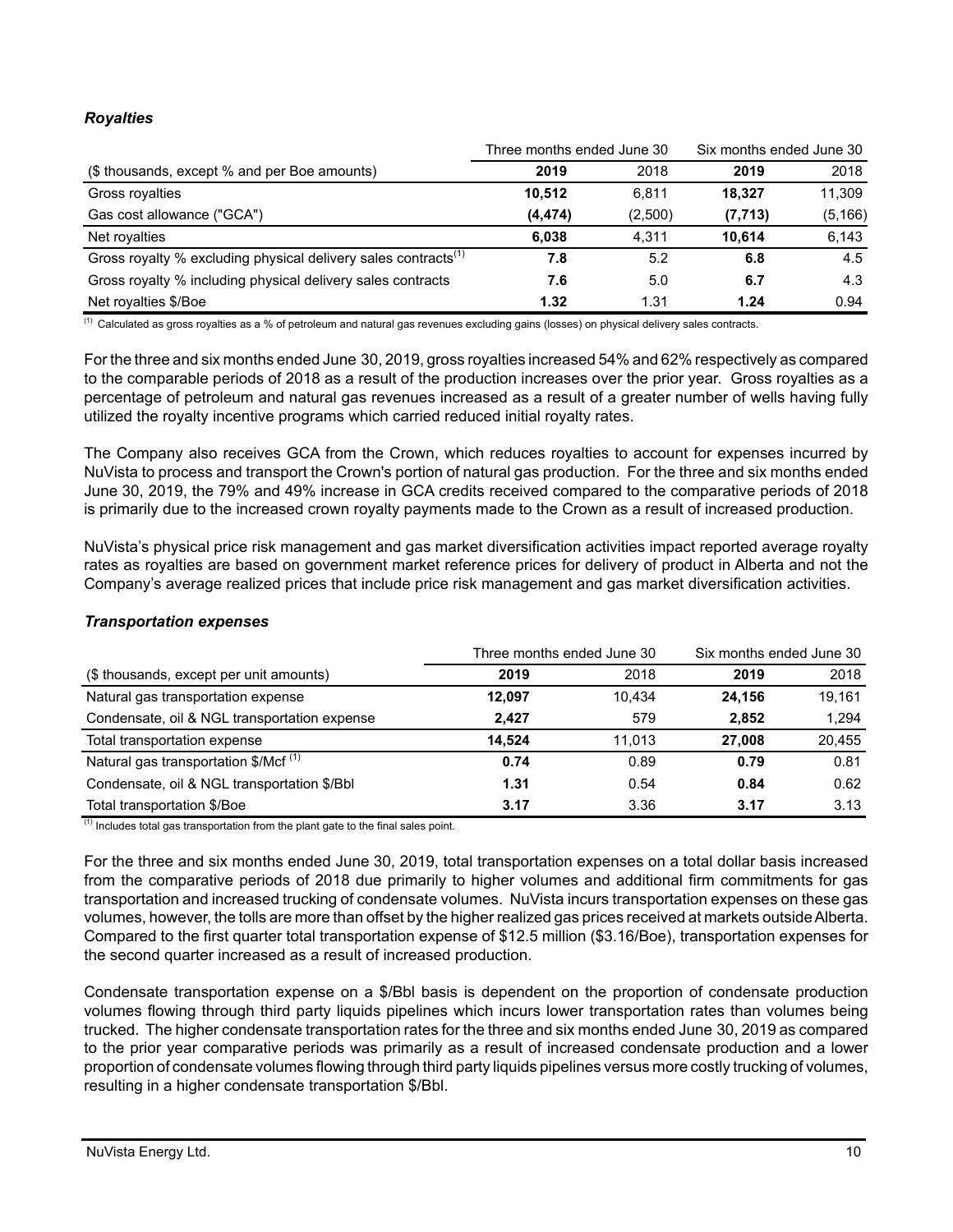# *Operating expenses*

|                                         | Three months ended June 30 |        | Six months ended June 30 |        |  |
|-----------------------------------------|----------------------------|--------|--------------------------|--------|--|
| (\$ thousands, except per unit amounts) | 2019                       | 2018   | 2019                     | 2018   |  |
| Operating expenses                      | 43.500                     | 33.949 | 80.237                   | 66.518 |  |
| Per Boe                                 | 9.49                       | 10.35  | 9.41                     | 10.19  |  |

For the three and six months ended June 30, 2019, operating expenses increased 28% and 21% respectively as a result of the increased production compared to the prior year comparative periods of 2018, while the per Boe costs decreased 8% and 8% from the prior year comparative periods due to increased production, operational efficiencies, high utilization of the Elmworth and Bilbo compressor stations and the integration of the acquired Pipestone assets. Compared to first quarter operating expenses of \$36.7 million (\$9.31/Boe), second quarter operating expenses per Boe increased slightly primarily due to increased trucking expenses for water handling during spring road bans.

In accordance with the adoption of IFRS 16 - *Leases* on January 1, 2019 as disclosed in Note 3 to the financial statements, base rent for the Company's field office expense is recognized as a lease prospective January 1, 2019. This has resulted in base rent costs in the amount of \$64 thousand in the first half of 2019 being excluded from operating expenses, as the costs are now accounted for under the new lease standard.

# *General and administrative expenses ("G&A")*

|                                        | Three months ended June 30 |         | Six months ended June 30 |         |
|----------------------------------------|----------------------------|---------|--------------------------|---------|
| (\$ thousands, except per Boe amounts) | 2019                       | 2018    | 2019                     | 2018    |
| Gross G&A expenses                     | 5.946                      | 5.951   | 12.198                   | 11,888  |
| Overhead recoveries                    | (486)                      | (197)   | (942)                    | (250)   |
| Capitalized G&A                        | (1,440)                    | (1,238) | (3,019)                  | (2,534) |
| Net G&A expenses                       | 4.020                      | 4.516   | 8.237                    | 9.104   |
| Gross G&A per Boe                      | 1.30                       | 1.81    | 1.43                     | 1.82    |
| Net G&A per Boe                        | 0.88                       | 1.38    | 0.97                     | 1.39    |

For the three and six months ended June 30, 2019, gross G&A expenses have remained consistent compared to the prior year comparative periods. As a result of continued efficiency gained from an operational focus on Wapiti Montney and continued focus on cost control, as well as the natural efficiencies associated with the Pipestone Acquisition, NuVista has continued to drive G&A costs per Boe downwards.

The Company's policy of allocating and capitalizing G&A expenses associated with new capital projects remained unchanged in 2018 and 2019. Overhead recoveries have increased since the Pipestone Acquisition due to NuVista's ownership interest and operatorship of the Wembley gas plant. G&A capitalized and operating recoveries are in accordance with industry practice.

In accordance with the adoption of IFRS 16 - *Leases* on January 1, 2019 as disclosed in Note 3 to the financial statements, base rent for the Company's head office expense is recognized as a lease prospective January 1, 2019. This has resulted in base rent costs in the amount of \$368 thousand in the first half of 2019 being excluded from gross G&A expenses, as the costs are now accounted for under the new lease standard.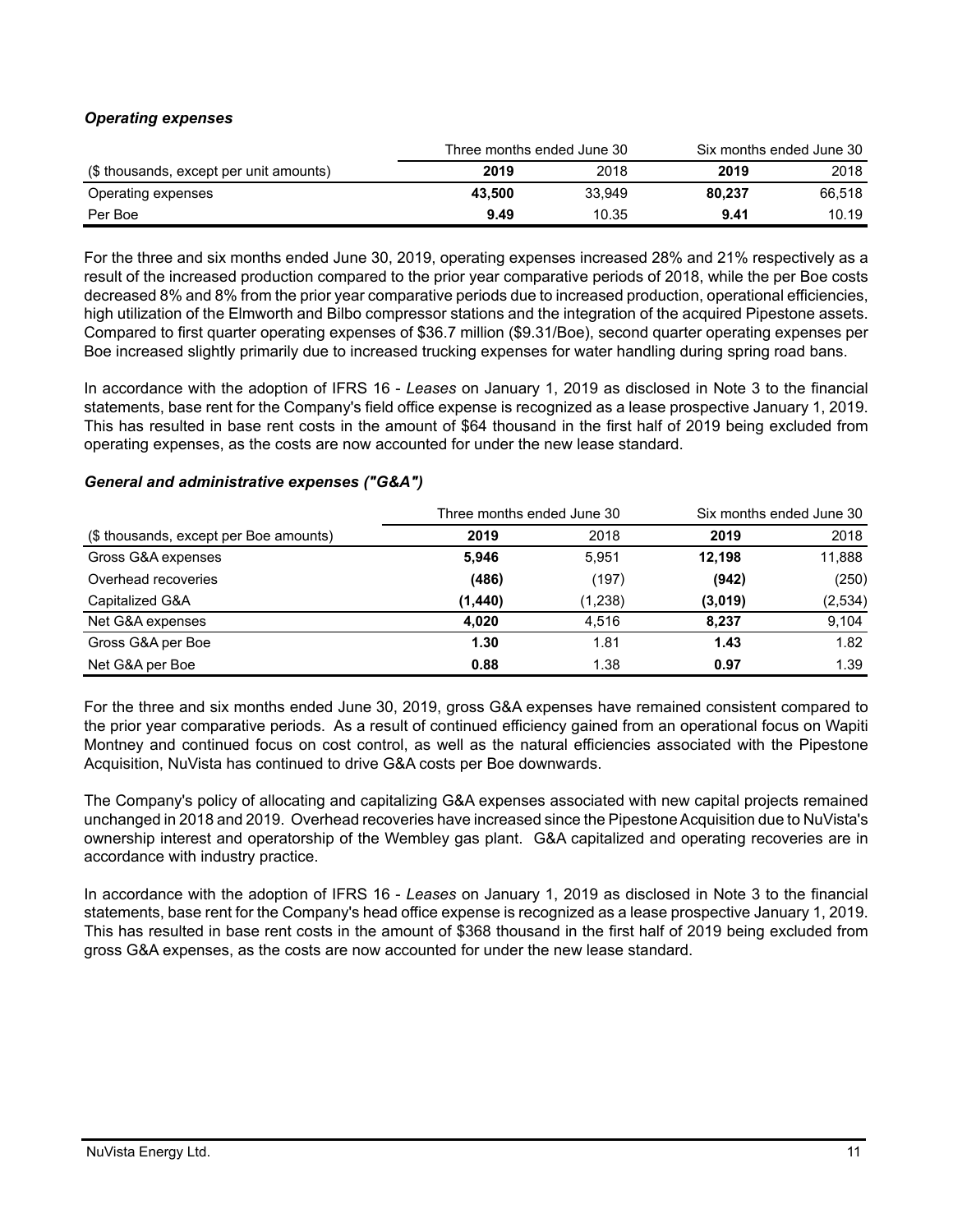# *Share-based compensation expense*

|                               | Three months ended June 30 |       | Six months ended June 30 |       |
|-------------------------------|----------------------------|-------|--------------------------|-------|
| (\$ thousands)                | 2019                       | 2018  | 2019                     | 2018  |
| Stock options                 | 987                        | 1,003 | 1,948                    | 1,959 |
| Director deferred share units | (368)                      | 705   | (241)                    | 588   |
| Restricted share awards       | 363                        | 500   | 714                      | 951   |
| Performance share awards      | 140                        | 45    | 248                      | 45    |
| Total                         | 1.122                      | 2.253 | 2,669                    | 3,543 |

Share-based compensation expense relates to the amortization of the fair value of stock option awards, performance share awards ("PSA"), restricted share awards ("RSA") and accruals for future payments under the director deferred share unit ("DSU") plan. In the past, the Company's share award incentive plan consisted of RSAs. Starting in the second quarter of 2018, the share award plan was revised to include both RSAs and PSAs.

The decrease in share-based compensation for the three and six months ended June 30, 2019 compared to the comparable periods of 2018 is due primarily to the decrease in the DSU liability and related DSU expense in the second quarter of 2019 as a result of the decrease in share price from \$4.30/share at March 31, 2019 to \$2.61/share at June 30, 2019.

## *Financing costs*

|                                              | Three months ended June 30 |       | Six months ended June 30 |        |  |
|----------------------------------------------|----------------------------|-------|--------------------------|--------|--|
| (\$ thousands, except per Boe amounts)       | 2019                       | 2018  | 2019                     | 2018   |  |
| Interest on long-term debt (credit facility) | 3,536                      | 482   | 6,748                    | 1,578  |  |
| Interest on senior unsecured notes (1)       | 3,771                      | 3,772 | 7,462                    | 8,535  |  |
| Call premium on redemption of 2021 Notes     |                            |       |                          | 6,562  |  |
| Interest expense                             | 7,307                      | 4.254 | 14,210                   | 16,675 |  |
| Lease finance expense                        | 71                         |       | 144                      |        |  |
| Accretion expense                            | 451                        | 393   | 939                      | 797    |  |
| Total financing costs                        | 7,829                      | 4,647 | 15,293                   | 17,472 |  |
| Interest expense per Boe                     | 1.59                       | 1.30  | 1.67                     | 2.55   |  |
| Total financing costs per Boe                | 1.71                       | 1.42  | 1.79                     | 2.68   |  |

 $\frac{(1)}{(1)}$  2018 year to date value includes \$2.2 million of remaining accretion of carrying value to face value on redemption of 2021 Notes.

For the three and six months ended June 30, 2019, interest expense on long-term debt increased from the comparable periods in 2018 due to higher average bank indebtedness and interest rates throughout the period. Average interest rates on long term debt for the three and six months ended June 30, 2019 was 3.6% and 3.7% compared to average interest rate of 3.3% and 3.4% for the comparative periods of 2018. Interest rates have increased in 2019 commensurate with an increase in the Bank of Canada overnight lending rates. Interest expense on long-term debt includes interest standby charges on the Company's syndicated credit facilities.

On March 2, 2018, the Company issued \$220.0 million aggregate principal amount of 6.50% senior unsecured notes due March 2, 2023 ("2023 Notes"). Part of the proceeds from the 2023 Notes were used to redeem all of the Company's existing \$70.0 million of 9.875% senior unsecured notes ("2021 Notes"), resulting in an agreed redemption call premium of \$6.6 million, and \$2.2 million of remaining accretion of the carrying value which is included in interest expense on a year to date basis, for a total incremental expense on payout of \$8.8 million. See also the "liquidity and capital resources" section in this MD&A.

Interest on the senior unsecured notes issued for the three and six months ended June 30, 2019, is for interest paid or accrued at the coupon rate to the end of the period on the 2021 and 2023 Notes. The effective interest rate on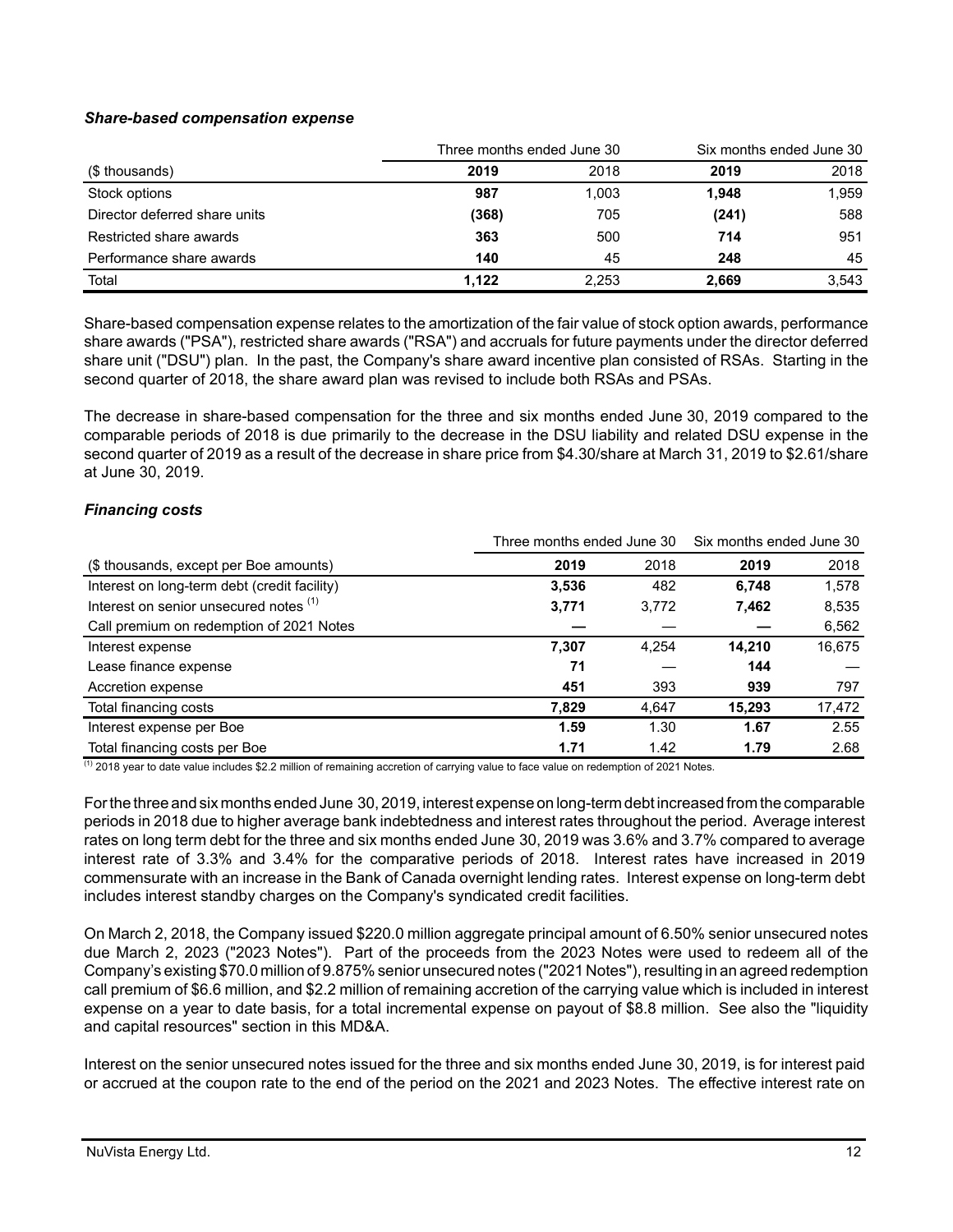the 2021 Notes was 11.0%. The effective interest rate on the 2023 Notes is 7.0%. The carrying value of the 2023 Note at June 30, 2019 is \$216.3 million.

Lease finance expense for the three and six months ended June 30, 2019 is from the adoption of IFRS 16 - *Leases* on January 1, 2019 as disclosed in Note 3 to the financial statements. The weighted average incremental borrowing rate on the office lease liabilities is 5.5%.

#### *Operating netback and corporate netback*

The tables below summarizes operating netback and corporate netback on a total dollar and per Boe basis for the three and six months ended June 30, 2019 and 2018:

|                                               |           | Three months ended June 30 |           |         |
|-----------------------------------------------|-----------|----------------------------|-----------|---------|
|                                               |           | 2019                       |           | 2018    |
| (\$ thousands, except per Boe amounts)        | S         | \$/Boe                     | \$        | \$/Boe  |
| Petroleum and natural gas revenues (1)        | 137,752   | 30.04                      | 137,131   | 41.82   |
| Realized gain (loss) on financial derivatives | 1,658     | 0.36                       | (8,911)   | (2.72)  |
|                                               | 139,410   | 30.40                      | 128,220   | 39.10   |
| Royalties                                     | (6,038)   | (1.32)                     | (4, 311)  | (1.31)  |
| Transportation expense                        | (14, 524) | (3.17)                     | (11, 013) | (3.36)  |
| Operating expense                             | (43,500)  | (9.49)                     | (33,949)  | (10.35) |
| Operating netback <sup>(2)</sup>              | 75,348    | 16.42                      | 78,947    | 24.08   |
| General and administrative expense            | (4,020)   | (0.88)                     | (4, 516)  | (1.38)  |
| Deferred share units recovery (expense)       | 368       | 0.08                       | (705)     | (0.21)  |
| Interest and lease finance expense            | (7, 378)  | (1.61)                     | (4,254)   | (1.30)  |
| Corporate netback <sup>(2)</sup>              | 64,318    | 14.01                      | 69.472    | 21.19   |

 $\frac{(1)}{(1)}$  Includes price risk management gains of \$2.4 million (2018 - \$7.3 million gain) on physical delivery sales contracts.

(2) Non-GAAP measure that does not have any standardized meaning under IFRS and therefore may not be comparable to similar measures presented by other companies where similar terminology is used. Reference should be made to the section entitled "Non-GAAP measurements".

|                                               | Six months ended June 30 |        |           |         |  |
|-----------------------------------------------|--------------------------|--------|-----------|---------|--|
|                                               |                          | 2019   |           | 2018    |  |
| (\$ thousands, except per Boe amounts)        | \$                       | \$/Boe | \$        | \$/Boe  |  |
| Petroleum and natural gas revenues (1)        | 271,816                  | 31.86  | 261,887   | 40.12   |  |
| Realized gain (loss) on financial derivatives | 4,365                    | 0.51   | (14,201)  | (2.18)  |  |
|                                               | 276,181                  | 32.37  | 247,686   | 37.94   |  |
| Royalties                                     | (10, 614)                | (1.24) | (6, 143)  | (0.94)  |  |
| Transportation expense                        | (27,008)                 | (3.17) | (20, 455) | (3.13)  |  |
| Operating expense                             | (80, 237)                | (9.41) | (66, 518) | (10.19) |  |
| Operating netback <sup>(2)</sup>              | 158,322                  | 18.55  | 154,570   | 23.68   |  |
| General and administrative                    | (8, 237)                 | (0.97) | (9, 104)  | (1.39)  |  |
| Deferred share units expense (recovery)       | 241                      | 0.03   | (588)     | (0.09)  |  |
| Interest expense                              | (14, 354)                | (1.68) | (16, 675) | (2.55)  |  |
| Corporate netback <sup>(2)</sup>              | 135,972                  | 15.93  | 128,203   | 19.65   |  |

 $\overline{^{(1)}}$  Includes price risk management gains of \$1.8 million (2018 - \$11.4 million gain) on physical delivery sales contracts.

(2) Non-GAAP measure that does not have any standardized meaning under IFRS and therefore may not be comparable to similar measures presented by other companies where similar terminology is used. Reference should be made to the section entitled "Non-GAAP measurements".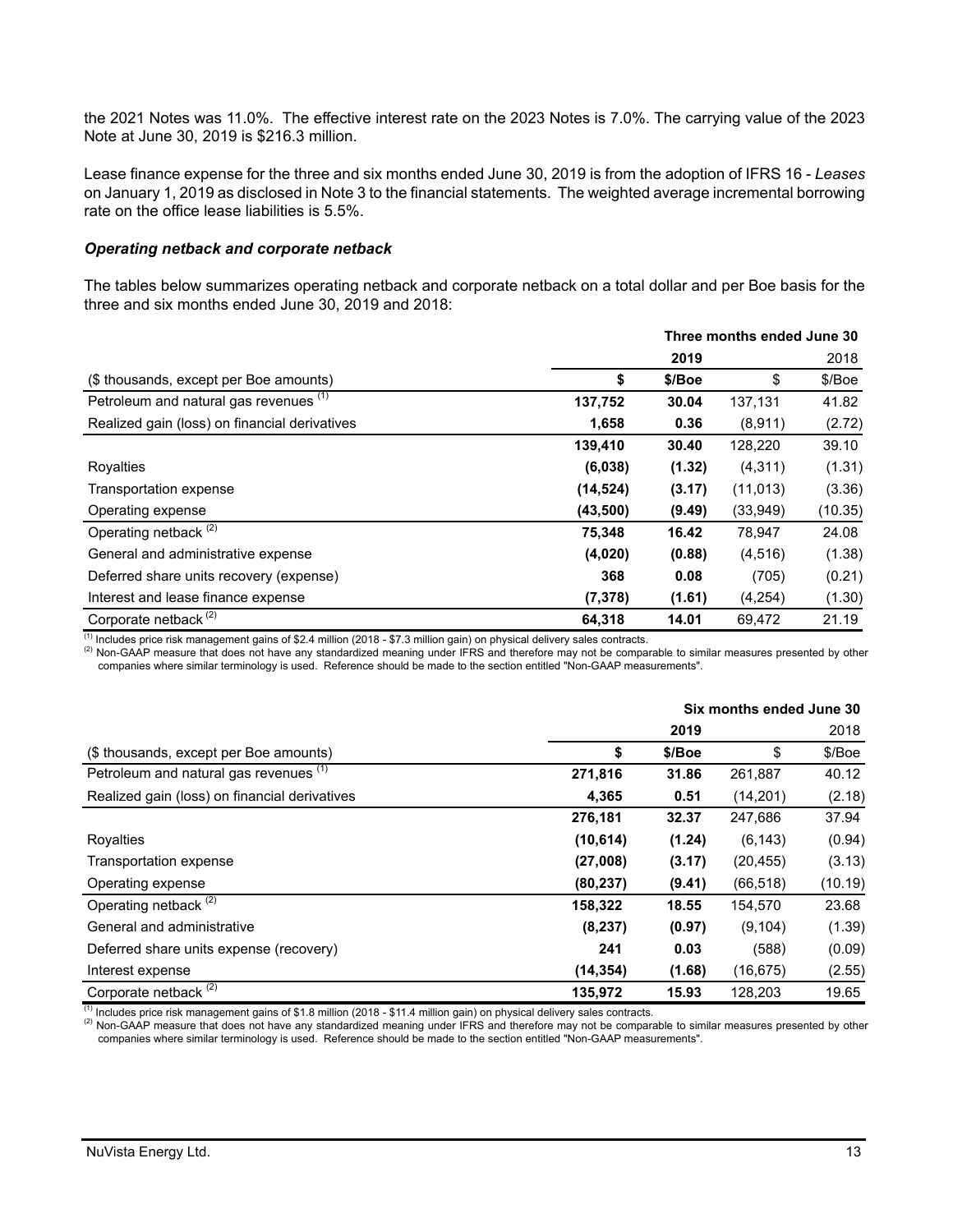# *Cash flow from operating activities and adjusted funds flow*

The following table is NuVista's cash flow from operating activities and adjusted funds flow <sup>(1)</sup> for the three and six months ended June 30:

|                                          | Three months ended June 30 | Six months ended June 30 |         |         |
|------------------------------------------|----------------------------|--------------------------|---------|---------|
| (\$ thousands, except per share amounts) | 2019                       | 2018                     | 2019    | 2018    |
| Cash flow from operating activities      | 81,235                     | 63.576                   | 134.537 | 128,870 |
| Per share, basic                         | 0.36                       | 0.36                     | 0.60    | 0.74    |
| Per share, diluted                       | 0.36                       | 0.36                     | 0.60    | 0.74    |
| Adjusted funds flow (1)                  | 64,318                     | 69.472                   | 135.972 | 128.203 |
| Per share, basic                         | 0.29                       | 0.40                     | 0.60    | 0.74    |
| Per share, diluted                       | 0.29                       | 0.40                     | 0.60    | 0.73    |

 $<sup>(1)</sup>$  Non-GAAP measure that does not have any standardized meaning under IFRS and therefore may not be comparable to similar measures presented by other</sup> companies where similar terminology is used. Reference should be made to the section entitled "Non-GAAP measurements".

For the three and six months ended June 30, 2019, cash flow from operating activities of \$81.2 million and \$134.5 million respectively, increased 28% and 4% from the prior year comparative periods, primarily due to increased petroleum and natural gas revenues as a result of increased production and realized gains on financial derivatives compared to realized losses in the prior year comparative periods, offset by lower commodity pricing and higher royalties, transportation and operating expenses as a result of increased production.

Adjusted funds flow for the three months ended June 30, 2019 and the comparable period of 2018 was \$64.3 million (\$0.29/share, basic) and \$69.5 million (\$0.40/share, basic) respectively, \$16.9 million lower and \$5.9 million higher than cash flow from operating activities in the comparable periods, due to changes in asset retirement expenditures and non-cash working capital.

Adjusted funds flow for the six months ended June 30, 2019 and 2018 was 136.0 million (\$0.60/share, basic) and \$128.2 million (\$0.74 /share, basic) respectively, \$1.4 million higher and \$0.7 million lower than cash flow from operating activities in the comparable periods, due to changes in asset retirement expenditures and non-cash working capital.

## *Depletion, depreciation and amortization ("DD&A")*

|                                             | Three months ended June 30 | Six months ended June 30 |         |        |
|---------------------------------------------|----------------------------|--------------------------|---------|--------|
| (\$ thousands, except per Boe amounts)      | 2019                       | 2018                     | 2019    | 2018   |
| Depletion of condensate, oil and gas assets | 64.426                     | 31.203                   | 112.028 | 65,020 |
| Depreciation of fixed assets                | 4.020                      | 3.270                    | 7.997   | 6,331  |
| Depreciation of right-of-use assets         | 198                        |                          | 396     |        |
| DD&A expense                                | 68.644                     | 34.473                   | 120.421 | 71,351 |
| DD&A rate per Boe                           | 14.97                      | 10.51                    | 14.12   | 10.93  |

DD&A expense for three and six months ended June 30, 2019 was \$68.6 million (\$14.97/Boe) and \$120.4 million (\$14.12/Boe) compared to \$34.5 million (\$10.51/Boe) and \$71.4 million (\$10.93/Boe) for the comparable periods of 2018, and \$51.8 million (\$13.12/Boe) in the first quarter of 2019. DD&A expense for the three and six months ended June 30, 2019 includes depletion charges in the amount of \$22.6 million (\$4.92/Boe) and \$35.0 million (\$4.10/Boe) respectively, related to an increase in estimate and impact of the change in discount rate on asset retirement obligations for wells with no remaining reserves that were previously fully depleted. The full amount of this asset retirement obligation liability increase is included in depletion expense.

The Wapiti Montney CGU DD&A rate per Boe for the three and six months ended June 30, 2019 decreased to \$9.93/ Boe and \$9.33/Boe compared to \$10.30/Boe and \$10.21/Boe for the comparable periods of 2018, and decreased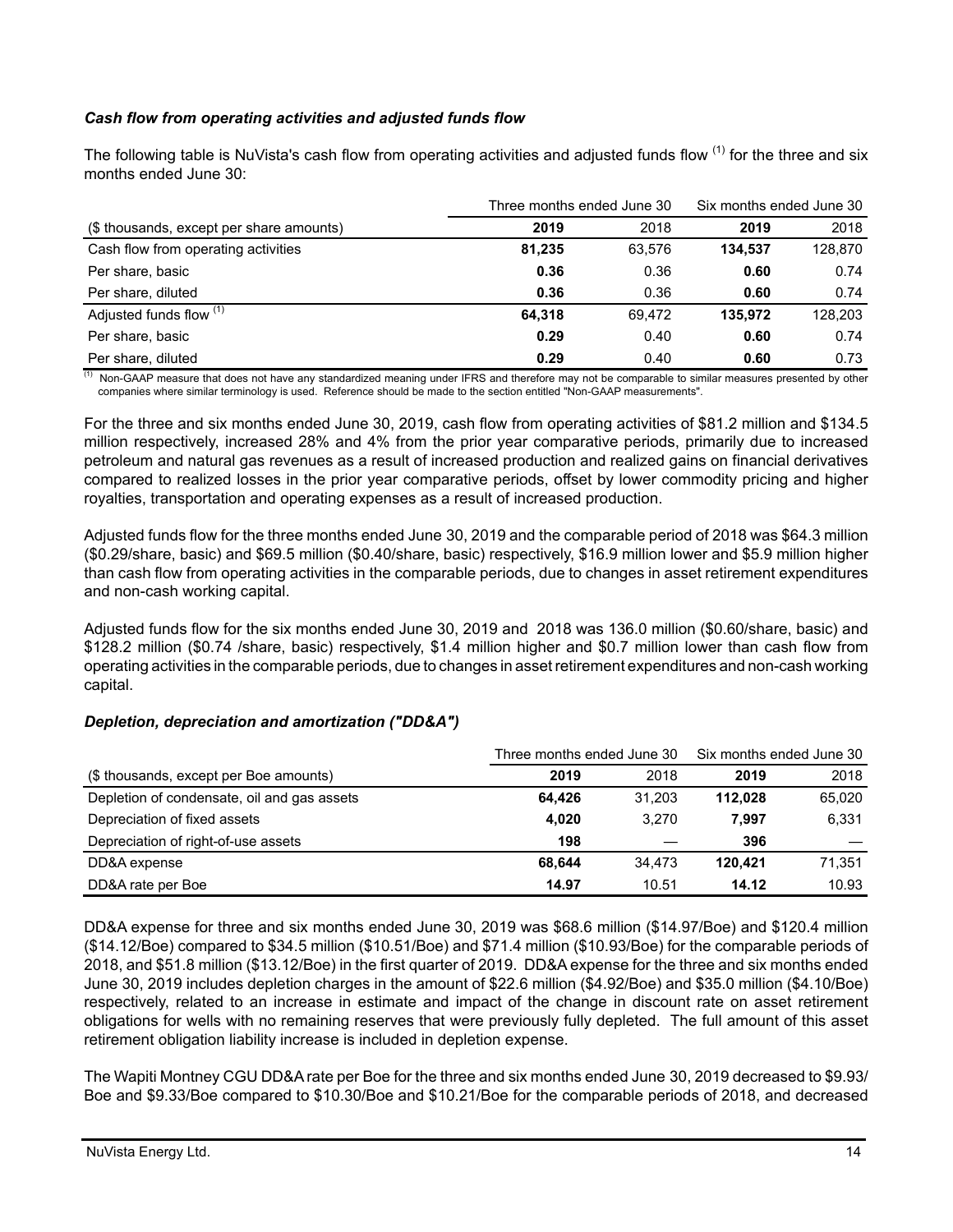from the DD&A rate of \$9.95/Boe in the first quarter of 2019. These improved DD&A rates are a result of continued successful development and favorable acquisition metrics for the Acquired Assets.

Depreciation of right-of-use assets is the depreciation of assets recognized for the Company's head office lease in Calgary and the field office lease in Grande Prairie starting on January 1, 2019, with the adoption of IFRS 16 - *Leases* as disclosed in Note 3 of the financial statements. Depreciation on right-of-use assets is recorded on a straight line basis over the term of the lease.

At June 30, 2019, there were no indicators of impairment or reversal of impairment identified on any of the Company's CGU's within property, plant & equipment and an impairment test was not performed.

#### *Exploration and evaluation ("E&E") expense*

|                                        | Three months ended June 30 |       | Six months ended June 30 |       |
|----------------------------------------|----------------------------|-------|--------------------------|-------|
| (\$ thousands, except per Boe amounts) | 2019                       | 2018  | 2019                     | 2018  |
| Exploration and evaluation expense     |                            | 1.454 | 977                      | 1.454 |
| Per Boe                                |                            | 0.44  | 0.11                     | 0.22  |

Exploration and evaluation expense relates to the cost of mineral land expiries that were classified as E&E assets.

## *Asset retirement obligations*

| (\$ thousands)                                 |           | <b>June 30, 2019</b> December 31, 2018 |
|------------------------------------------------|-----------|----------------------------------------|
| Balance, January 1                             | 102,703   | 72,430                                 |
| Accretion expense                              | 939       | 1,776                                  |
| Liabilities acquired                           |           | 11,141                                 |
| Change in discount rate, Pipestone Acquisition |           | 17,571                                 |
| Liabilities incurred                           | 3,396     | 3,291                                  |
| Liabilities disposed                           |           | (14)                                   |
| Change in estimates                            | 31,222    | 5,791                                  |
| Change in discount rate                        | 10,676    | 4,175                                  |
| Liabilities settled                            | (13, 115) | (13, 458)                              |
| Balance, end of period                         | 135,821   | 102,703                                |
| Expected to be incurred within one year        | 12.050    | 12,500                                 |
| Expected to be incurred beyond one year        | 123,771   | 90,203                                 |

Asset retirement obligations ("ARO") are based on estimated costs to reclaim and abandon ownership interests in condensate, oil and natural gas assets including well sites, gathering systems and processing facilities. At June 30, 2019, NuVista had an ARO balance of \$135.8 million as compared to \$102.7 million as at December 31, 2018. The liability was discounted using the Bank of Canada's long-term risk-free bond rate of 1.7% at June 30, 2019 (December 31, 2018 – 2.2%). At June 30, 2019, the estimated total undiscounted and uninflated amount of cash required to settle NuVista's ARO was \$128.2 million (December 31, 2018 – \$106.0 million). The majority of the costs are expected to be incurred within the next 50 years. Actual ARO expenditures for the six months ended June 30, 2019 were \$13.1 million compared to \$13.5 million for the year ended December 31, 2018.

The ARO liability was increased by \$10.7 million as a result of a lower discount rate from December 31, 2018. The Company was very active in the first quarter in abandonment and reclamation activities, with \$12.7 million of the \$13.1 million year to date expenditures incurred during the first quarter. The Company has recognized a change in estimate resulting in an increase to the ARO liability in the amount of \$31.2 million, primarily as a result of higher costs incurred on some of the abandonment projects in the first quarter and increases in abandonment cost estimates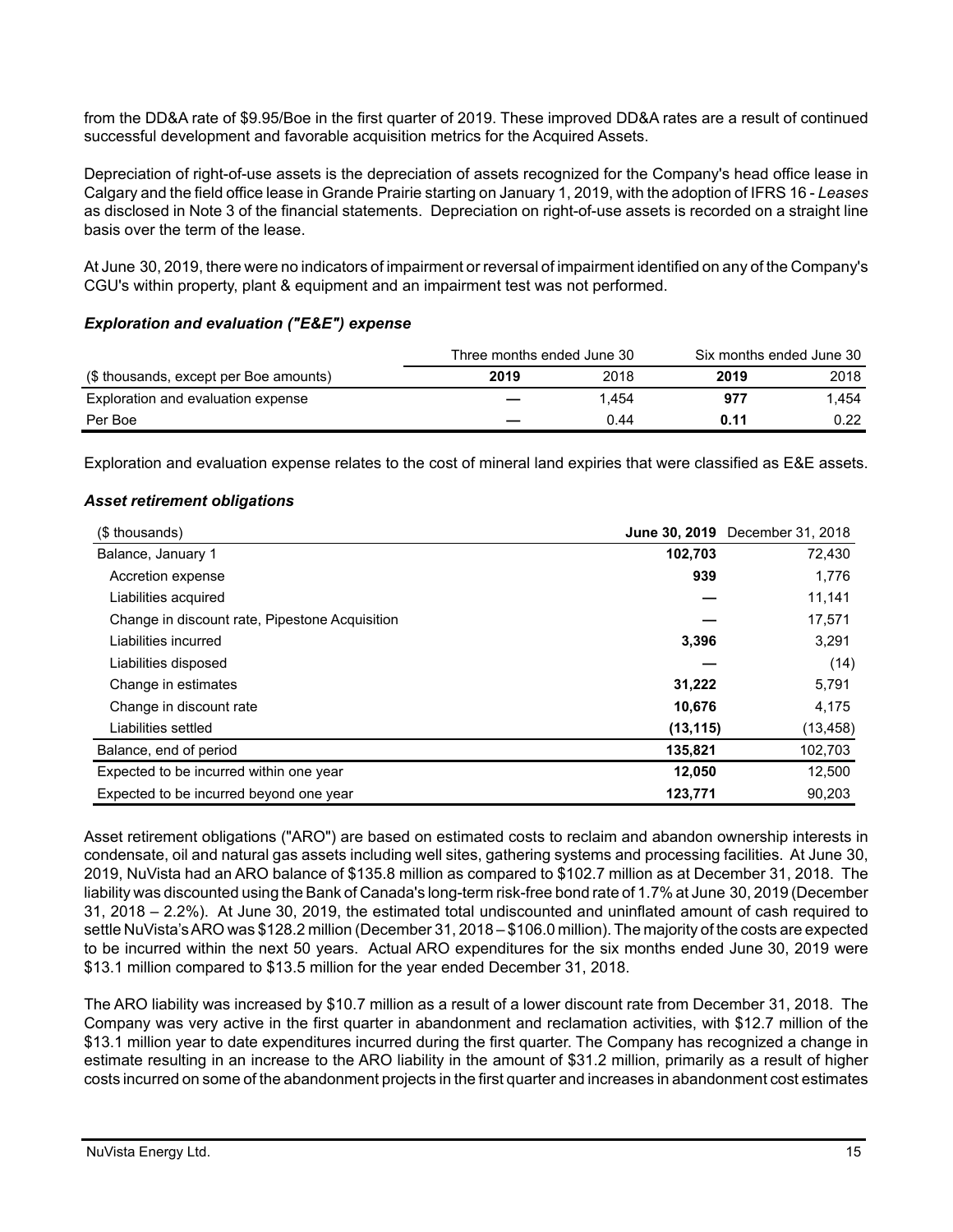for certain wells in our northwest Alberta area. This change in estimate was included in DD&A expense as there are no reserves booked in these areas where the ARO change took place.

There are uncertainties related to asset retirement obligations and the impact on the financial statements could be material, as the eventual timing and expected costs to settle these obligations could differ from our estimates. The main factors that could cause expected costs to differ are changes to laws, regulations, reserve estimates, costs and technology. Any reclamation or abandonment expenditures will generally be funded from cash flow from operating activities.

#### *Asset under construction*

The Company has incurred \$60.5 million in total expenditures for the construction of a compressor station at Pipestone South. The Company has entered into a contract and secured third party ownership and funding of the asset, and has been reimbursed \$37.3 million as of June 30, 2019. The balance of these costs has been classified as a current asset. Under the terms of the contract, NuVista will be compensated to complete the construction of the asset in exchange for entering into a long term commitment for NuVista operatorship and use of the compressor station. Included in the \$60.5 million of expenditures are facilities and equipment expenditures of \$14.2 million that were incurred in 2018 and classified as capital expenditures in the year ended December 31, 2018.

#### *Capital expenditures*

|                                     | Three months ended June 30<br>Six months ended June 30 |               |        |                 |         |                 |         |               |
|-------------------------------------|--------------------------------------------------------|---------------|--------|-----------------|---------|-----------------|---------|---------------|
| (\$ thousands, except % amounts)    | 2019                                                   | % of<br>total | 2018   | $%$ of<br>total | 2019    | $%$ of<br>total | 2018    | % of<br>total |
| Land and retention costs            | 97                                                     |               | 1.785  | 2               | 914     |                 | 1.871   |               |
| Geological and geophysical          | 1,741                                                  | 2             | 1.741  |                 | 3.866   | 2               | 3.190   | 2             |
| Drilling and completion             | 60.926                                                 | 68            | 59.043 | 72              | 159.574 | 86              | 154.421 | 78            |
| Facilities and equipment            | 26,243                                                 | 30            | 19.674 | 24              | 21.170  | 12              | 37.700  | 19            |
| Corporate and other                 | 185                                                    |               | 79     |                 | 245     |                 | 360     |               |
| Capital expenditures <sup>(1)</sup> | 89.192                                                 |               | 82.322 |                 | 185,769 |                 | 197,542 |               |

<sup>(1)</sup> Non-GAAP measure that does not have any standardized meaning under IFRS and therefore may not be comparable to similar measures presented by other companies where similar terminology is used. Reference should be made to the section entitled "Non-GAAP measurements".

Capital expenditures for the three and six months ended June 30, 2019 were \$89.2 million and \$185.8 million respectively. Included in facilities and equipment in the first half of 2019 is a credit of \$14.2 million for costs incurred in 2018 that have been reclassified to asset under construction. The Company focused the majority of its second quarter exploration and development expenditures on drilling and completion activities.

Of the \$185.8 million capital spent to date in 2019, \$183.2 million was classified as property, plant and equipment additions, and \$2.5 million was classified as exploration and evaluation asset additions.

#### *Right-of-use assets and lease liabilities*

In accordance with the adoption of IFRS 16 - *Leases*, the Company has recognized a right-of-use asset and lease liability for our head and field office leases. At June 30, 2019, the right-of-use asset is \$5.1 million and the lease liability is \$5.2 million, of which \$0.6 million is classified as a current liability.

## *Deferred income taxes*

For the three and six months ended June 30, 2019, the Company recorded tax recoveries of \$14.1 million and \$26.1 million respectively, compared to expenses of \$2.9 million and \$11.7 million in the comparable periods of 2018.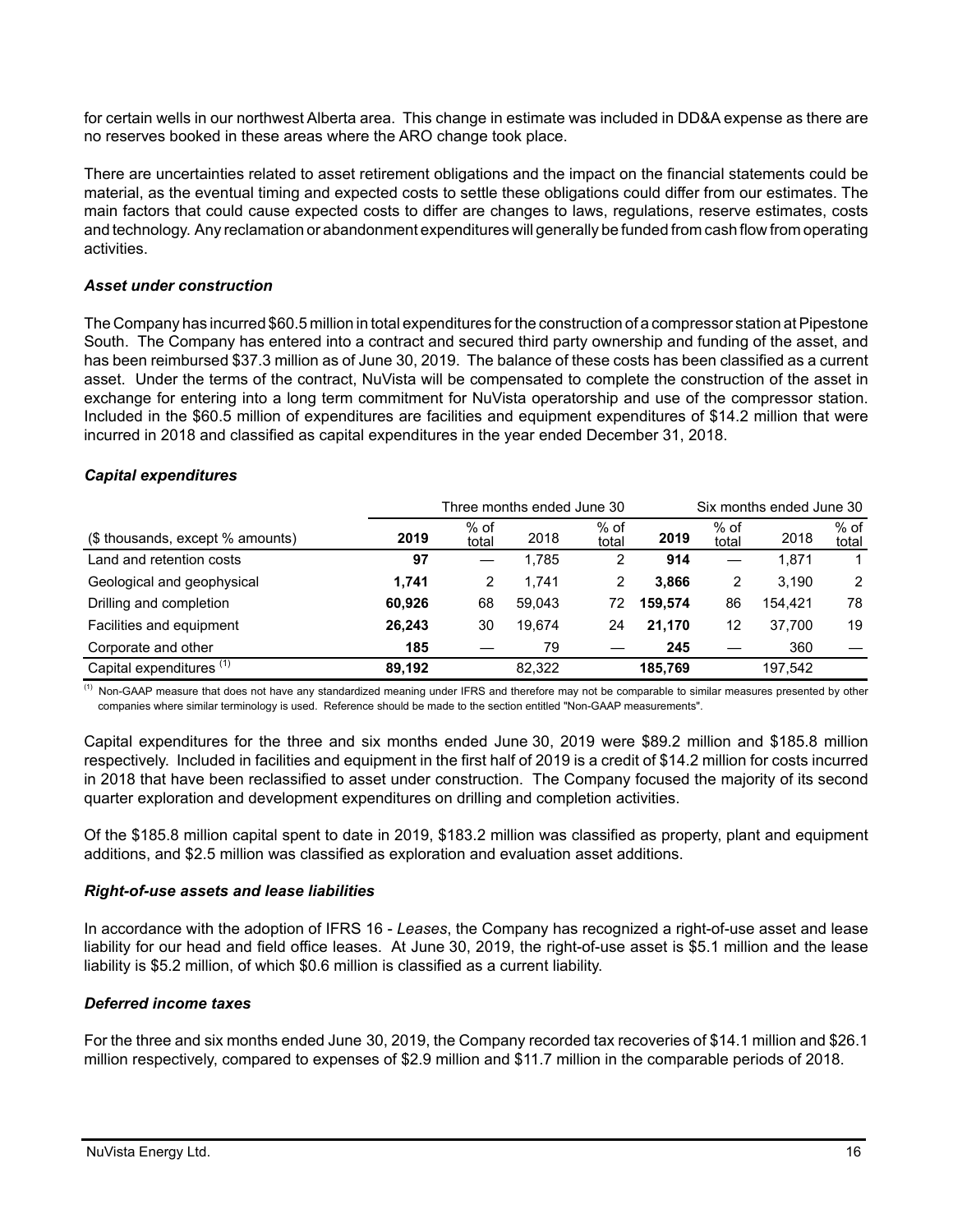The deferred income tax recovery in the second quarter of 2019 incorporates the recently announced Alberta corporate income tax rate reduction, being reduced 1% per year from 2019 to 2022, which results in the Alberta corporate income tax rate reduction from 12% to 8%.

# *Net earnings (loss)*

|                                          | Three months ended June 30 |       | Six months ended June 30 |        |  |
|------------------------------------------|----------------------------|-------|--------------------------|--------|--|
| (\$ thousands, except per share amounts) | 2019                       | 2018  | 2019                     | 2018   |  |
| Net earnings (loss)                      | 9.301                      | 6,322 | (26, 626)                | 28,693 |  |
| Per share - basic                        | 0.04                       | 0.04  | (0.12)                   | 0.16   |  |
| Per share - diluted                      | 0.04                       | 0.04  | (0.12)                   | 0.16   |  |

For the three months ended June 30, 2019 the increase to net earnings compared to the prior year comparative period net earnings is primarily a result of an increase in the unrealized hedging gain and the deferred income tax recovery, offset by decreased adjusted funds flow and increased DD&A.

For the six months ended June 30, 2019, the decrease in net earnings compared to the prior year comparative period is primarily as a result of a \$54.3 million increase in the unrealized hedging loss and increased DD&A, offset by increased adjusted funds flow and an increase in the deferred income tax recovery.

## *Liquidity and capital resources*

## *Long-term debt (credit facility)*

At June 30, 2019, the Company had a \$500 million (December 31, 2018 - \$450 million) extendible revolving term credit facility available from a syndicate of Canadian chartered banks. Borrowing under the credit facility may be made by prime loans, bankers' acceptances and/or US libor advances. These advances bear interest at the bank's prime rate and/or at money market rates plus a borrowing margin. The credit facility is secured by a first floating charge debenture, general assignment of book debts and NuVista's condensate and natural gas properties and equipment. The credit facility has a 364-day revolving period and is subject to an annual review by the lenders, at which time the lenders can extend the revolving period or can request conversion to a one year term loan. During the revolving period, a review of the maximum borrowing amount occurs semi-annually on October 31 and April 30. During the term period, no principal payments would be required until a year after the revolving period matures on the annual renewal date of April 30, in the event the credit facility is reduced or not renewed. As such, the credit facility is classified as long-term. The credit facility does not contain any financial covenants but NuVista is subject to various industry standard non-financial covenants. Compliance with these covenants is monitored on a regular basis and as at June 30, 2019, NuVista was in compliance with all covenants.

In April 2019, NuVista completed the annual review of its borrowing base with its lenders and the lenders approved an increase to the revolving term credit facility from \$450 million to \$500 million as a result of increased value in producing reserves. The next semi-annual review is scheduled for on or before October 31, 2019.

## *Senior unsecured notes*

On March 2, 2018, the Company issued \$220.0 million aggregate principal amount of 6.50% senior unsecured notes due March 2, 2023 ("2023 Notes"). Proceeds net of costs amounted to \$215.1 million. Interest is payable semiannually in arrears. The 2023 Notes are fully and unconditionally guaranteed as to the payment of principal and interest, on a senior unsecured basis by the Company. There are no maintenance or financial covenants.

The 2023 Notes are non-callable by the Company prior to March 2, 2020. At any time on or after March 2, 2020, the Company may redeem all or part of the 2023 Notes at the redemption prices set forth in the table below plus any accrued and unpaid interest: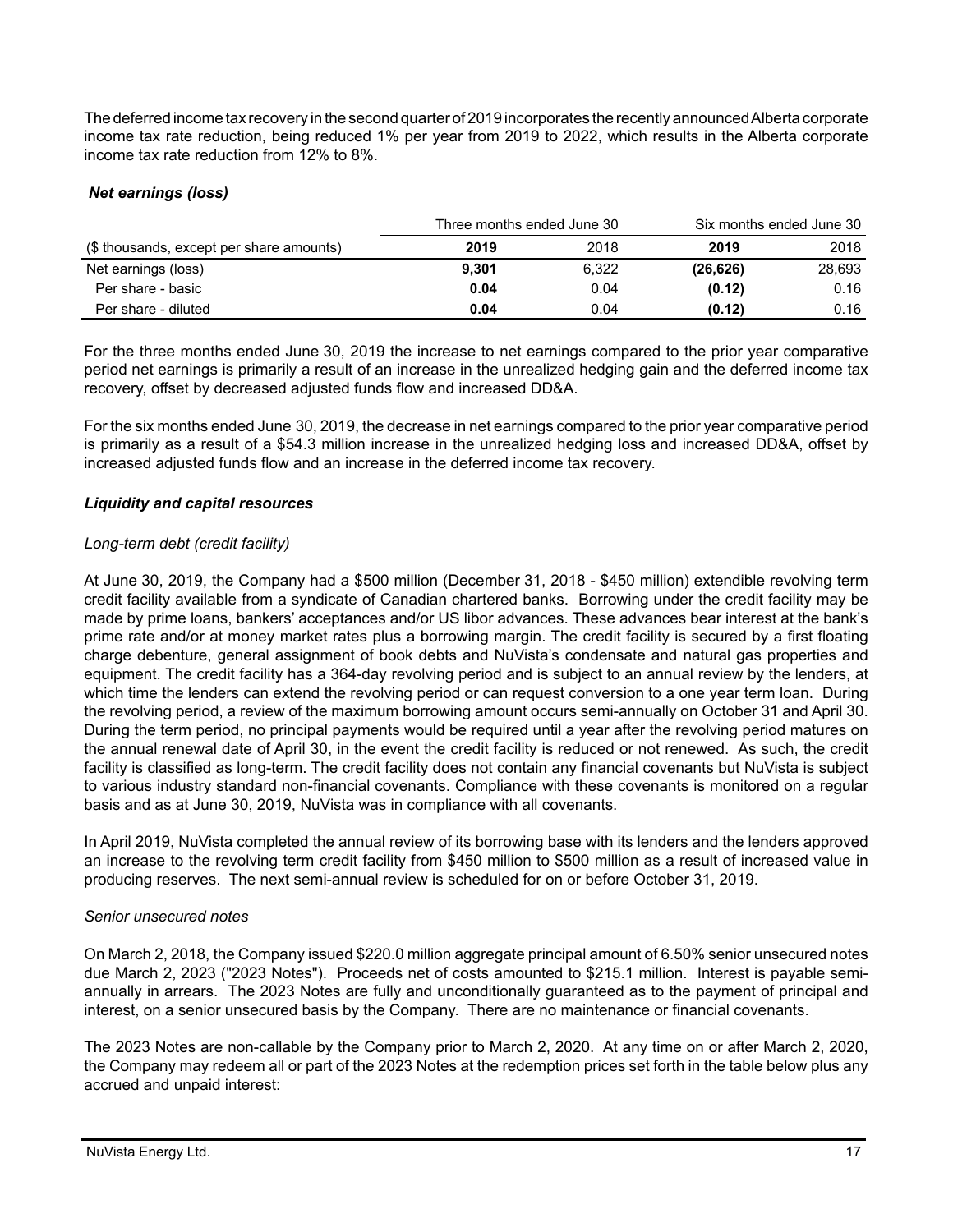| 12 month period ended: | Percentage |
|------------------------|------------|
| March 2, 2021          | 103.250%   |
| March 2, 2022          | 101.625%   |
| March 2, 2023          | 100.000%   |

If a change of control occurs, each holder of the 2023 Notes will have the right to require the Company to purchase all or any part of that holder's 2023 Notes for an amount in cash equal to 101% of the aggregate principal repurchased plus accrued and unpaid interest.

On June 22, 2016, the Company issued \$70.0 million of 9.875% senior unsecured notes ("2021 Notes") with a 5 year term by way of private placement. Proceeds net of discount and costs amounted to \$66.9 million. Interest is payable in equal quarterly installments in arrears. The 2021 Notes are fully and unconditionally guaranteed as to the payment of principal and interest, on a senior unsecured basis by the Company. There are no maintenance financial covenants. On March 2, 2018, part of the proceeds from the 2023 Notes were used to redeem all of the Company's existing 2021 Notes. The full aggregate principal amount of \$70.0 million was redeemed resulting in an agreed redemption call premium of \$6.6 million and \$2.2 million of remaining accretion of the carrying value to face value of the 2021 Notes which is included in interest expense in 2018, for a total incremental expense on payout of \$8.8 million.

The following is a summary of total market capitalization, net debt, and net debt to annualized current quarter adjusted funds flow:

| (\$ thousands)                                                      | June 30, 2019 | December 31, 2018 |
|---------------------------------------------------------------------|---------------|-------------------|
| Basic common shares outstanding                                     | 225,473       | 225,306           |
| Share price <sup>(1)</sup>                                          | 2.61          | 4.08              |
| Total market capitalization                                         | 588,485       | 919,248           |
| Cash and cash equivalents, accounts receivable and prepaid expenses | (47, 606)     | (53, 334)         |
| Asset under construction                                            | (23, 221)     |                   |
| Accounts payable and accrued liabilities                            | 95,555        | 90,074            |
| Long-term debt (credit facility)                                    | 332,419       | 257,395           |
| Senior unsecured notes                                              | 216,263       | 215,892           |
| <b>Other liabilities</b>                                            | 1,140         | 1,381             |
| Net debt $(2)$                                                      | 574,550       | 511,408           |
| Annualized current quarter adjusted funds flow                      | 257,272       | 254,540           |
| Net debt to annualized current quarter adjusted funds flow          | 2.2           | 2.0               |

 $<sup>(1)</sup>$  Represents the closing share price on the Toronto Stock Exchange on the last trading day of the period.</sup>

<sup>(2)</sup> Non-GAAP measure that does not have any standardized meaning under IFRS and therefore may not be comparable to similar measures presented by other companies where similar terminology is used. Reference should be made to the section entitled "Non-GAAP measurements".

#### *Net debt*

As at June 30, 2019, net debt was \$574.6 million, resulting in a net debt to annualized current quarter adjusted funds flow ratio of 2.2 times. NuVista's long term strategy is to maintain a net debt to annualized current quarter adjusted funds flow ratio of approximately 1.5 times. The actual ratio may fluctuate on a quarterly basis above or below targeted levels due to a number of factors including facility outages, commodity prices and the timing of acquisitions and dispositions. At June 30, 2019, NuVista had drawn \$332.4 million on its long-term debt (credit facility) and had outstanding letters of credit of \$7.8 million which reduce the credit available on the credit facility, leaving \$159.8 million of unused credit facility capacity based on the committed credit facility of \$500.0 million.

NuVista plans to monitor its 2019 business plan and adjust its 2019 budgeted capital program of \$300 - \$325 million in the context of commodity prices and net debt levels.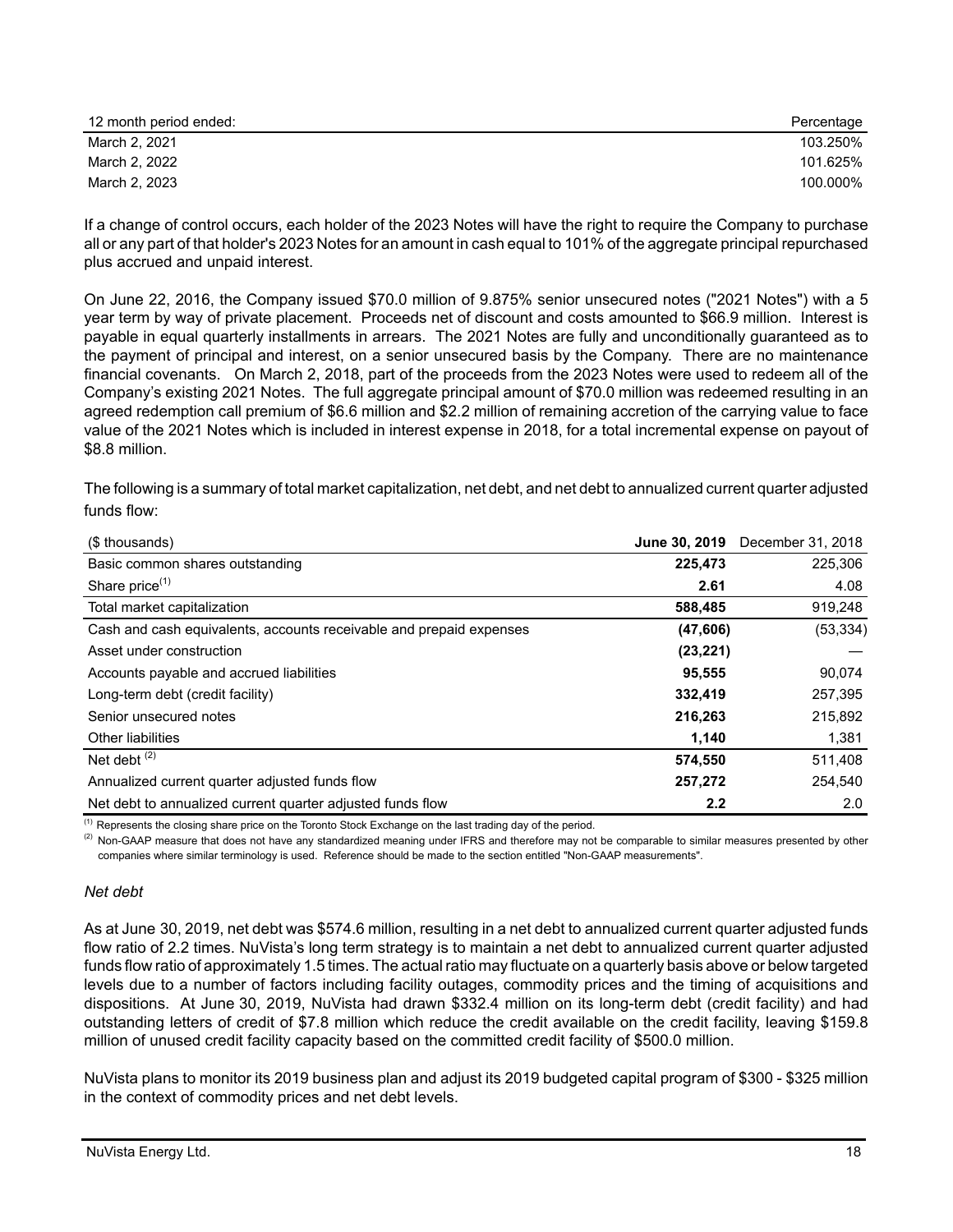As at June 30, 2019, there were 225.5 million common shares outstanding. In addition, there were 7.3 million stock options with an average exercise price of \$6.32 per option, 0.6 million RSAs, and 0.6 million PSAs outstanding.

#### *Commitments*

NuVista enters into contract obligations as part of conducting business. The following is a summary of NuVista's contractual obligations and commitments as at June 30, 2019:

| (\$ thousands)                | Total     | 2019   | 2020    | 2021    | 2022    | 2023    | Thereafter |
|-------------------------------|-----------|--------|---------|---------|---------|---------|------------|
| Transportation <sup>(1)</sup> | 920.829   | 33.167 | 77.834  | 97.961  | 103.489 | 85.136  | 523.242    |
| Processing <sup>(1)</sup>     | 1.162.134 | 24.382 | 58.745  | 81.337  | 95.455  | 96.039  | 806.176    |
| Office lease $(2)$            | 6.481     | 433    | 877     | 939     | 948     | 999     | 2.285      |
| Total commitments             | 2,089,444 | 57,982 | 137.456 | 180.237 | 199.892 | 182.174 | 1,331,703  |

 $^{(1)}$  Certain of the transportation and processing commitments are secured by outstanding letters of credit of \$7.3 million at June 30, 2019 (December 31, 2018 - \$7.3 million).

 $^{(2)}$  Represents the undiscounted future commitments of office lease obligations, as disclosed in Note 10 of the financial statements.

NuVista has entered into contracts with third parties for the construction of a compressor station and a gas transportation pipeline. The contracts, upon commencement of operations, are expected to be classified as lease arrangements under IFRS 16. These commitments are included as firm transportation and processing commitments in the table above. These facilities are anticipated to be ready for use in the fourth quarter of 2019, at which time, NuVista expects to recognize a discounted right-of-use asset and corresponding lease liability for the discounted value of the minimum lease payments under the contracts, which combined, is anticipated to be between approximately \$120 - \$130 million.

#### *Off "balance sheet" arrangements*

NuVista has certain commitments which are reflected in the contractual obligations and commitments table, which were entered into in the normal course of operations. Transportation and processing commitments have been treated as operating leases whereby the payments are included in operating or transportation expenses.

#### *Quarterly financial information*

The following table highlights NuVista's performance for the eight quarterly reporting periods from September 30, 2017 to June 30, 2019:

| (\$ thousands, except)                 | 2019          |          | 2018    |         |               |         | 2017    |         |
|----------------------------------------|---------------|----------|---------|---------|---------------|---------|---------|---------|
| per share amounts)                     | <b>Jun 30</b> | Mar 31   | Dec 31  | Sep 30  | <b>Jun 30</b> | Mar 31  | Dec 31  | Sep 30  |
| Production (Boe/d)                     | 50,391        | 43.839   | 49.060  | 40.080  | 36.035        | 36.099  | 37.435  | 29,405  |
| Petroleum and natural gas<br>revenues  | 137,752       | 134.064  | 143.006 | 150.956 | 137,131       | 124.756 | 131.009 | 83,100  |
| Net earnings (loss)                    | 9,301         | (35,927) | 104.086 | 3,467   | 6,322         | 22,371  | 34,651  | (4,366) |
| Per basic share                        | 0.04          | (0.16)   | 0.46    | 0.02    | 0.04          | 0.13    | 0.20    | (0.03)  |
| Cash flow from operating<br>activities | 81,235        | 53.302   | 70.447  | 51.740  | 63,576        | 65.294  | 109.078 | 39,278  |
| Per basic share                        | 0.36          | 0.24     | 0.31    | 0.28    | 0.36          | 0.38    | 0.63    | 0.23    |
| Adjusted funds flow (1)                | 64,318        | 71.654   | 63,635  | 72.610  | 69.472        | 58,732  | 75,932  | 41,526  |
| Per basic share                        | 0.29          | 0.32     | 0.28    | 0.39    | 0.40          | 0.34    | 0.44    | 0.24    |

 $<sup>(1)</sup>$  Non-GAAP measure that does not have any standardized meaning under IFRS and therefore may not be comparable to similar measures presented by other</sup> companies where similar terminology is used. Reference should be made to the section entitled "Non-GAAP measurements".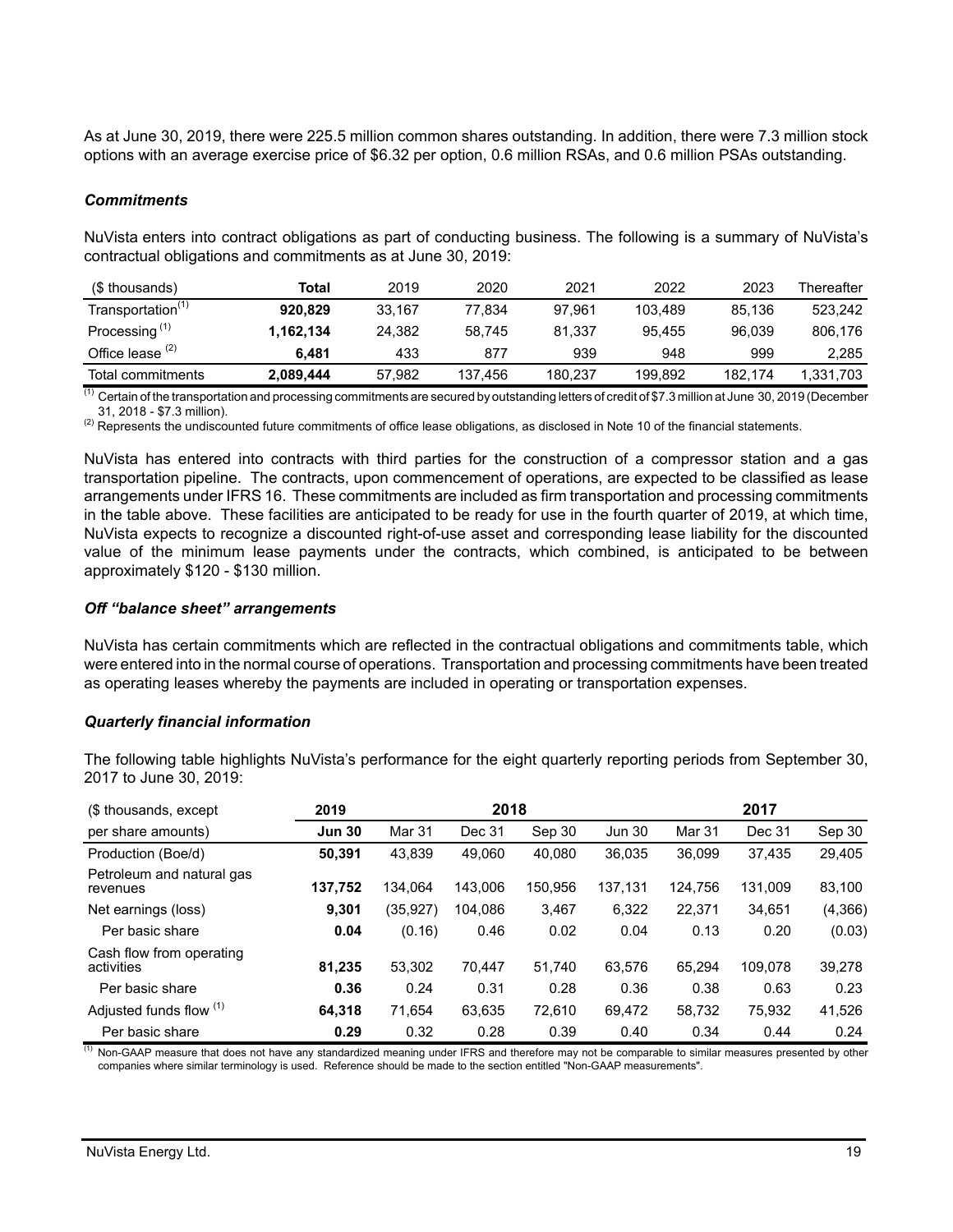NuVista's Montney production volumes have been increasing with substantially all of the Company's capital expenditures allocated to the Wapiti Montney area, related successful drilling and production performance, and asset acquisitions in that core area. Production from Wapiti Montney in 2019 is 99% of total production. Total Company production increases since 2016 have more than offset production sold in non core property dispositions. Over the prior eight quarters, quarterly revenue has been in a range of \$83.1 million to \$151.0 million with revenue primarily influenced by production volumes and commodity prices. Net earnings (losses) have been in a range of a net loss of \$35.9 million to net earnings of \$104.1 million with earnings primarily influenced by realized and unrealized gains and losses on financial derivatives, commodity prices, impairments, production volumes, and deferred income taxes.

# *Non-GAAP measurements*

The Company uses terms that are commonly used in the oil and natural gas industry, but do not have any standardized meaning as prescribed by IFRS and therefore may not be comparable with the calculations of similar measures for other entities. Management believes that the presentation of these non-GAAP measures provide useful information to investors and shareholders as the measures provide increased transparency and the ability to better analyze performance against prior periods on a comparable basis

The following list identifies the non-GAAP measures included in NuVista's MD&A, a description of how the measure has been calculated, a discussion of why management has deemed the measure to be useful and a reconciliation to the most comparable GAAP measure.

# *Adjusted funds flow*

NuVista has calculated adjusted funds flow based on cash flow provided by operating activities, excluding changes in non-cash working capital, asset retirement expenditures and environmental remediation recovery, as management believes the timing of collection, payment, and occurrence is variable and by excluding them from the calculation, management is able to provide a more meaningful measure of NuVista's operations on a continuing basis. More specifically, expenditures on asset retirement obligations may vary from period to period depending on the Company's capital programs and the maturity of its operating areas, while environmental remediation recovery relates to an incident that management doesn't expect to occur on a regular basis. The settlement of asset retirement obligations is managed through NuVista's capital budgeting process which considers its available adjusted funds flow.

Adjusted funds flow as presented is not intended to represent operating cash flow or operating profits for the period nor should it be viewed as an alternative to cash flow from operating activities, per the statement of cash flows, net earnings (loss) or other measures of financial performance calculated in accordance with GAAP. Adjusted funds flow per share is calculated based on the weighted average number of common shares outstanding consistent with the calculation of net earnings (loss) per share. Refer to Note 16 "Capital Management" in the financial statements.

NuVista considers adjusted funds flow to be a key measure that provides a more complete understanding of the Company's ability to generate cash flow necessary to finance capital expenditures, expenditures on asset retirement obligations, and meet its financial obligations.

The following table provides a reconciliation between the non-GAAP measure of adjusted funds flow to the more directly comparable GAAP measure of cash flow from operating activities: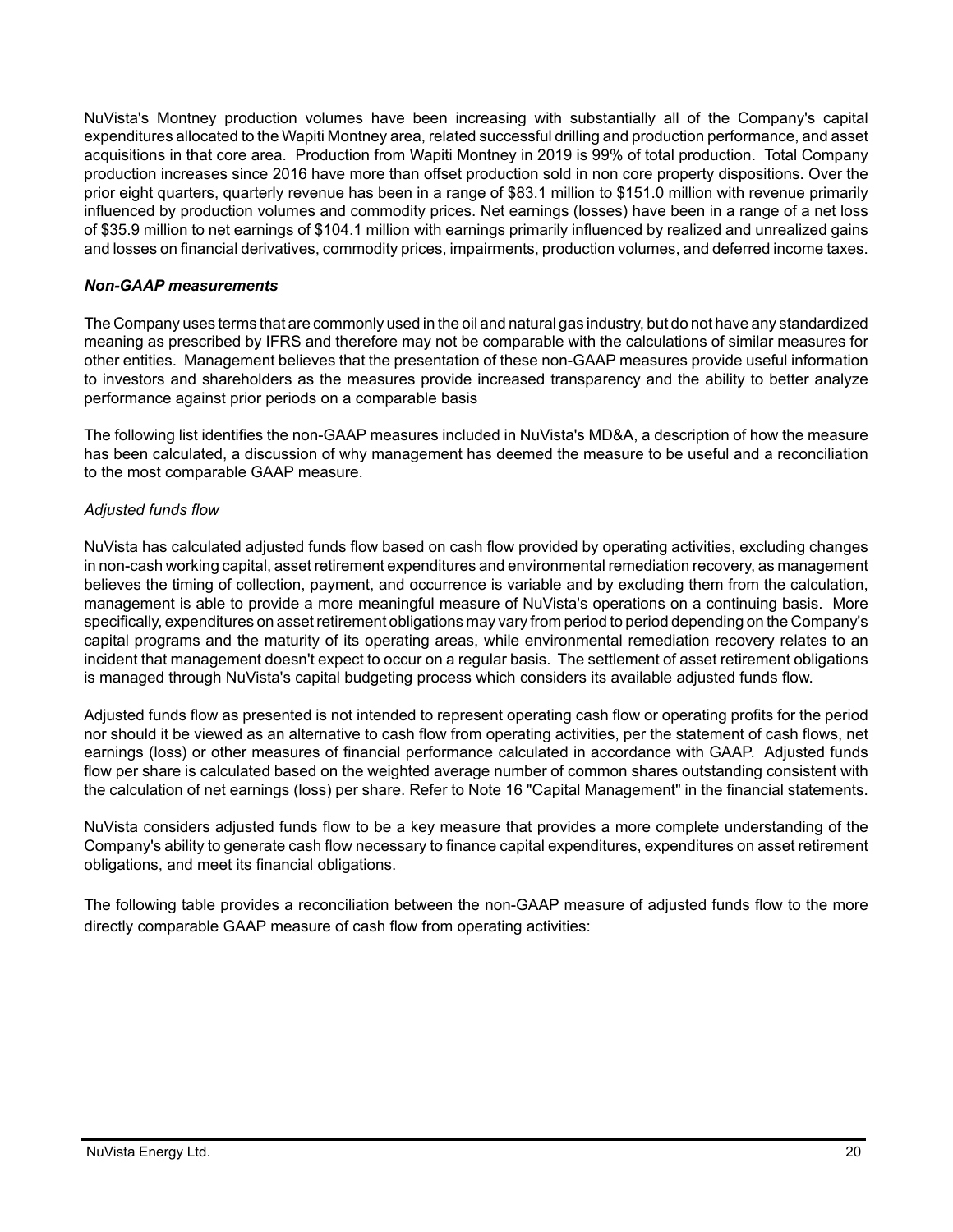|                                        | Three months ended June 30 |        | Six months ended June 30 |         |  |
|----------------------------------------|----------------------------|--------|--------------------------|---------|--|
| (\$ thousands)                         | 2019                       | 2018   | 2019                     | 2018    |  |
| Cash provided by operating activities  | 81.235                     | 63.576 | 134,537                  | 128,870 |  |
| Add back:                              |                            |        |                          |         |  |
| Asset retirement expenditures          | 437                        | 1.087  | 13,115                   | 7.943   |  |
| Change in non-cash working capital (1) | (17,354)                   | 4,809  | (11,680)                 | (8,610) |  |
| Adjusted funds flow                    | 64.318                     | 69.472 | 135,972                  | 128,203 |  |
| Adjusted funds flow per share, basic   | 0.29                       | 0.40   | 0.60                     | 0.74    |  |
| Adjusted funds flow per share, diluted | 0.29                       | 0.40   | 0.60                     | 0.73    |  |

 $(1)$  Refer to Note 19 "Supplemental cash flow information" in the financial statements.

#### *Operating netback and Corporate netback ("netbacks")*

NuVista reports netbacks on a total dollar and per Boe basis. Operating netback is calculated as petroleum and natural gas revenues including realized financial derivative gains/losses, less royalties, transportation and operating expenses. Corporate netback is operating netback less general and administrative, deferred share units, interest and lease finance expense. Netbacks per Boe are calculated by dividing the netbacks by total production volumes sold in the period.

NuVista adopted IFRS 16 - *Leases* using the modified retrospective approach, whereby the cumulative effect of initially applying the standard was recognized as an increase to right-of-use assets with a corresponding increase to lease liabilities, with no impact to opening retained earnings. Prior year comparative information has not been restated.

Management feels both operating and corporate netbacks are key industry benchmarks and measures of operating performance for NuVista that assists management and investors in assessing NuVista's profitability, and are commonly used by other petroleum and natural gas producers. The measurement on a Boe basis assists management and investors with evaluating NuVista's operating performance on a comparable basis.

The following table provides a reconciliation between the non-GAAP measures of operating and corporate netback to the most directly comparable GAAP measure of net earnings (loss) for the period: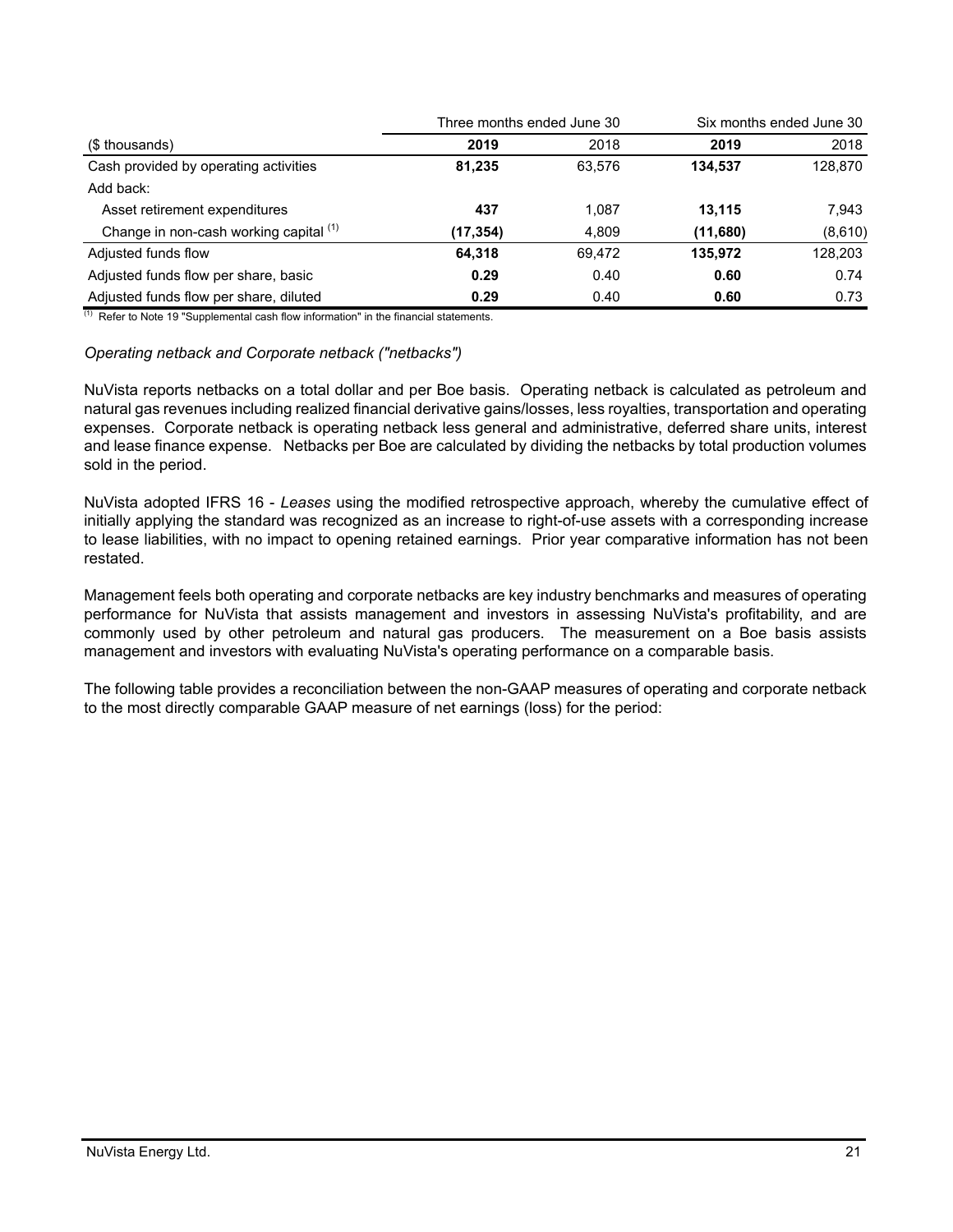|                                                      | Three months ended June 30 |         | Six months ended June 30 |           |
|------------------------------------------------------|----------------------------|---------|--------------------------|-----------|
| (\$ thousands)                                       | 2019                       | 2018    | 2019                     | 2018      |
| Net earnings (loss) and comprehensive income (loss)  | 9,301                      | 6,322   | (26, 626)                | 28,693    |
| Add back:                                            |                            |         |                          |           |
| Depletion, depreciation, amortization and impairment | 68,644                     | 34,473  | 120,421                  | 71,351    |
| <b>Exploration and evaluation</b>                    |                            | 1,454   | 977                      | 1,454     |
| Gain on property dispositions                        |                            | 146     | (1,934)                  | 146       |
| Share-based compensation                             | 1,122                      | 2,253   | 2,669                    | 3,543     |
| Unrealized loss (gain) on financial derivatives      | (1,484)                    | 22,216  | 65,420                   | 11,081    |
| Deferred income tax expense (recovery)               | (14, 084)                  | 2,920   | (26, 135)                | 11,726    |
| General and administrative expenses                  | 4,020                      | 4,516   | 8,237                    | 9,104     |
| Financing costs                                      | 7,829                      | 4,647   | 15,293                   | 17,472    |
| Operating netback                                    | 75,348                     | 78,947  | 158,322                  | 154,570   |
| Deduct:                                              |                            |         |                          |           |
| General and administrative expenses                  | (4,020)                    | (4,516) | (8, 237)                 | (9, 104)  |
| Deferred share units recovery (expense)              | 368                        | (705)   | 241                      | (588)     |
| Interest and lease finance expense                   | (7,378)                    | (4,254) | (14, 354)                | (16, 675) |
| Corporate netback                                    | 64,318                     | 69,472  | 135,972                  | 128,203   |

## *Capital expenditures*

Capital expenditures are equal to cash flow used in investing activities, excluding changes in non-cash working capital and asset under construction. Any expenditures on the asset under construction are being refunded to NuVista and are therefore included under current assets. NuVista considers capital expenditures to be a useful measure of cash flow used for capital reinvestment.

The following table provides a reconciliation between the non-GAAP measure of capital expenditures to the most directly comparable GAAP measure of cash flow used in investing activities for the period:

|                                        | Three months ended June 30 |           | Six months ended June 30 |            |
|----------------------------------------|----------------------------|-----------|--------------------------|------------|
| (\$ thousands)                         | 2019                       | 2018      | 2019                     | 2018       |
| Cash flow used in investing activities | (86, 676)                  | (85, 539) | (209, 318)               | (168, 149) |
| Changes in non-cash working capital    | 13.005                     | 3.217     | 342                      | (29, 393)  |
| Asset under construction               | (15, 521)                  |           | 23,221                   |            |
| Proceeds on property dispositions      |                            |           | (14)                     |            |
| Capital expenditures                   | (89, 192)                  | (82, 322) | (185, 769)               | (197, 542) |

## *Net debt*

NuVista has calculated net debt based on cash and cash equivalents, accounts receivable and prepaid expenses, accounts payable and accrued liabilities, asset under construction, long term debt (credit facility) and senior unsecured notes.

Net debt is used by management to provide a more complete understanding of the Company's capital structure and provides a key measure to assess the Company's liquidity. Management has excluded the current and long term financial instrument commodity contracts as they are subject to a high degree of volatility prior to ultimate settlement. Similarly, management has excluded the current and long term portion of asset retirement obligations as these are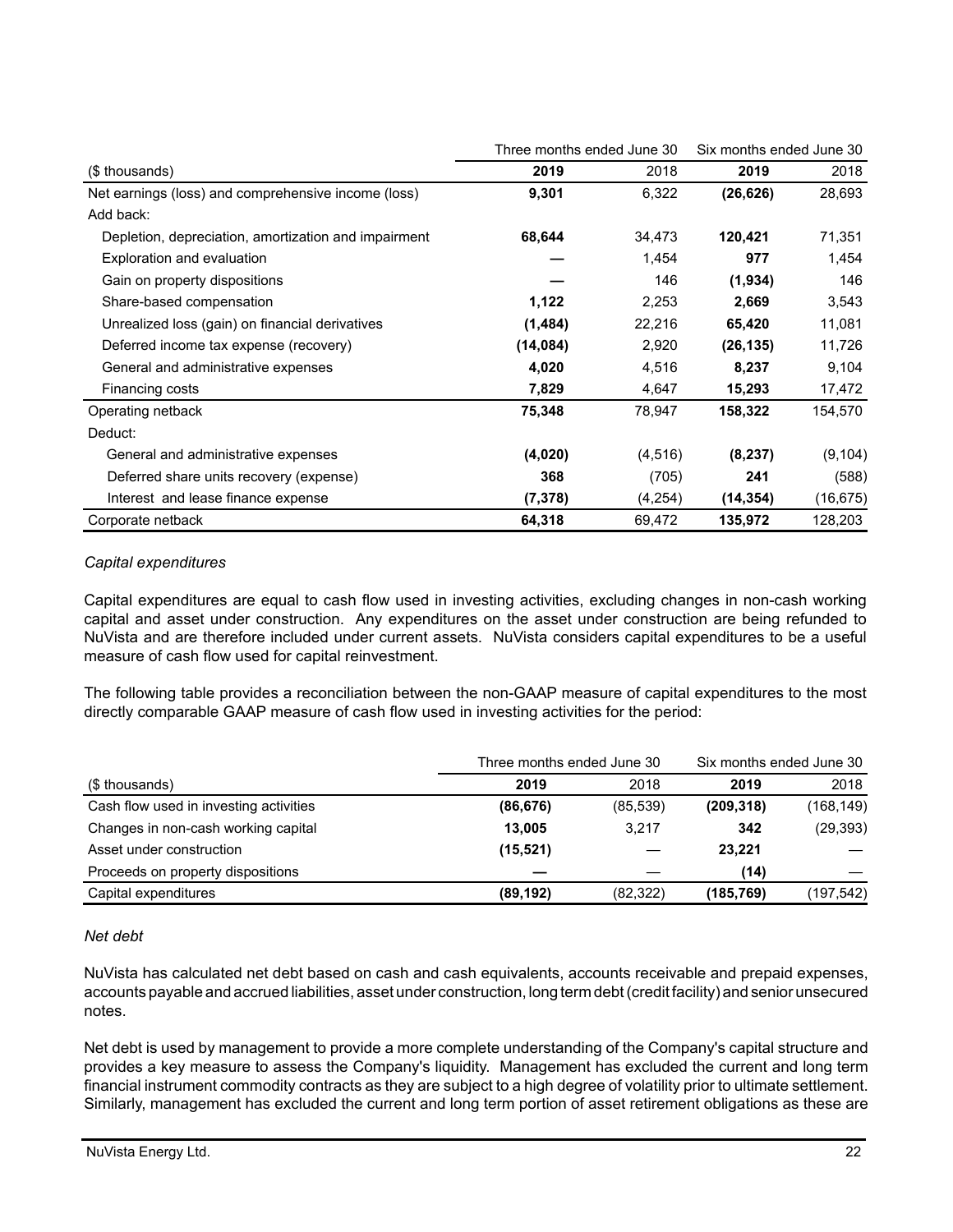estimates based on management's assumptions and subject to volatility based on changes in cost and timing estimates, the risk-free rate and inflation rate.

The following table shows the composition of the non-GAAP measure of net debt with GAAP components from the balance sheet:

| (\$ thousands)                                                      |           | <b>June 30, 2019</b> December 31, 2018 |
|---------------------------------------------------------------------|-----------|----------------------------------------|
| Cash and cash equivalents, accounts receivable and prepaid expenses | (47,606)  | (53, 334)                              |
| Asset under construction                                            | (23, 221) |                                        |
| Accounts payable and accrued liabilities                            | 95.555    | 90,074                                 |
| Long-term debt (credit facility)                                    | 332,419   | 257,395                                |
| Senior unsecured notes                                              | 216,263   | 215,892                                |
| Other liabilities                                                   | 1.140     | 1,381                                  |
| Net debt                                                            | 574,550   | 511,408                                |

## *Critical accounting estimates*

Management is required to make judgments, estimates and assumptions that affect the application of accounting policies and the reported amounts of assets, liabilities, income and expenses. Actual results may differ from these estimates. Estimates and underlying assumptions are reviewed on an ongoing basis. Revisions to accounting estimates are recognized in the year in which the estimates are revised and in any future years affected.

The following are critical judgments that management has made in the process of applying accounting policies that have the most significant effect on the financial statements:

(i) Cash generating units

Cash generating units ("CGUs") are defined as the lowest grouping of integrated assets that generate identifiable cash inflows that are largely independent of the cash inflows of other assets or group of assets. The classification of assets into CGUs requires significant judgment and interpretations with respect to the integration between assets, the existence of active markets, external users, shared infrastructures and the way in which management monitors the Company's operations.

(ii) Impairment indicators

Judgments are required to assess when impairment indicators exist and impairment testing is required. In determining the recoverable amount of assets, in the absence of quoted market prices, impairment tests are based on estimates of reserves, production rates, future oil and natural gas prices, future costs, discount rates and other relevant assumptions.

(iii) Exploration and evaluation assets

The application of the Company's accounting policy for exploration and evaluation assets requires management to make certain judgments in determining whether it is likely that future economic benefits exist when activities have not generally reached a stage where technical feasibility and commercial viability can be reasonably determined.

The following are key estimates and their assumptions made by management affecting the measurement of balances and transactions in the financial statements: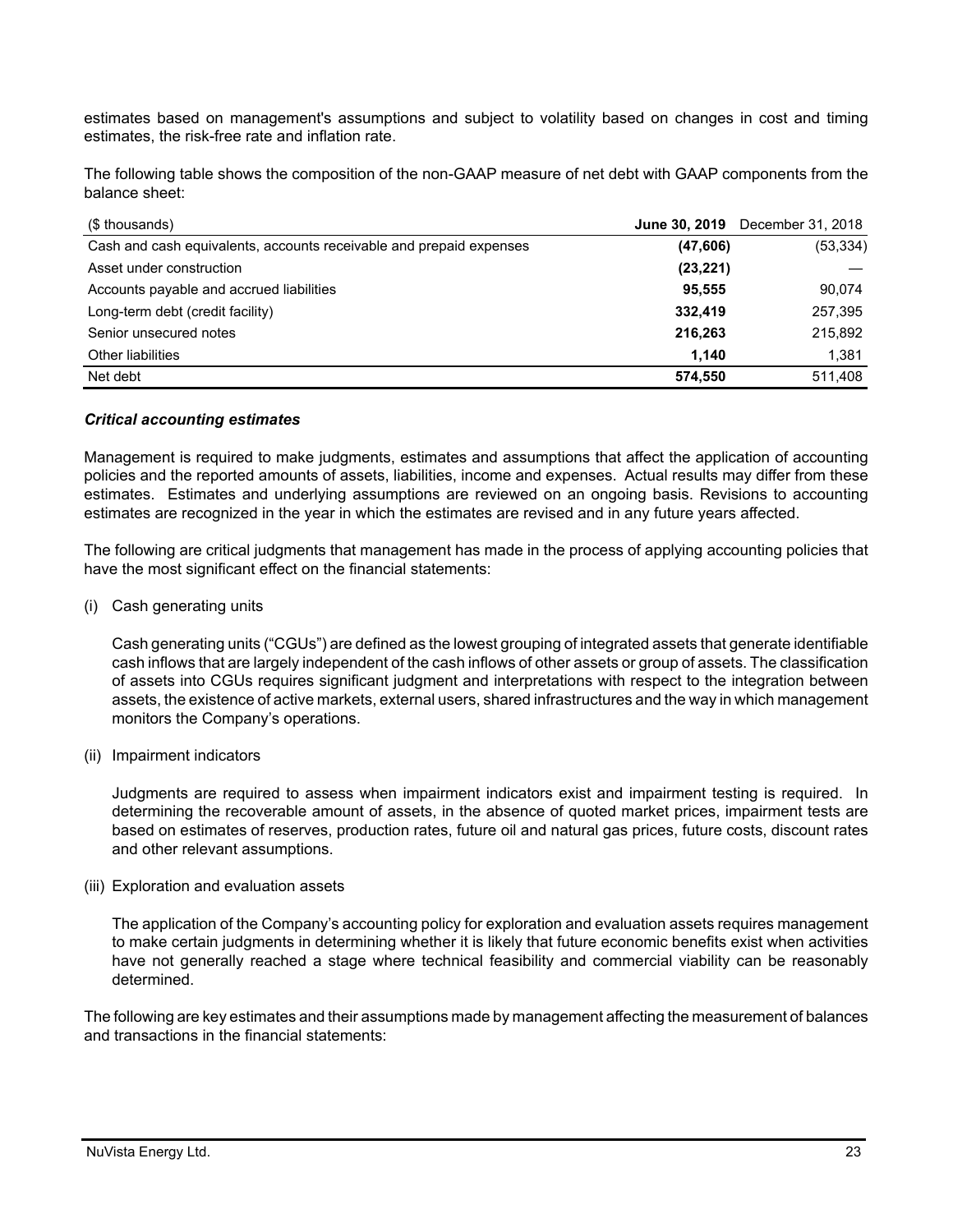#### (iv) Reserve estimates

Condensate and natural gas reserves are used in the calculation of depletion, impairment and impairment reversals. Reserve estimates are based on engineering data, estimated future prices and costs, expected future rates of production and the timing of future capital expenditures, all of which are subject to many uncertainties and interpretations. The Company expects that, over time, its reserve estimates will be revised upward or downward based on updated information such as the results of future drilling, testing and production levels and changes in commodity prices.

#### (v) Asset retirement obligations

Asset retirement obligations are recognized for the future decommissioning and restoration of property, plant and equipment. These obligations are based on estimated costs, which take into account the anticipated method and extent of restoration and technological advances. Actual costs are uncertain and estimates can vary as a result of changes to relevant laws and regulations, the emergence of new technology, operating experience and prices. The expected timing of future decommissioning and restoration may change due to certain factors, including reserve life. Changes to assumptions related to future expected costs, discount rates and timing may have a material impact on the amounts presented.

#### (vi) Income taxes

Tax interpretations, regulations and legislation in the various jurisdictions in which the Company and its subsidiaries operate are subject to change. The deferred tax asset or liability is based on estimates as to the timing of the reversal of temporary differences, substantively enacted tax rates and the likelihood of assets being realized.

#### (vii) Business combinations

Business combinations are accounted for using the acquisition method of accounting when the assets acquired meet the definition of a business combination in accordance with IFRS. The determination of fair value assigned to assets acquired and liabilities assumed requires management to make assumptions and estimates about future events. The assumptions and estimates with respect to determining the fair value of condensate and gas properties and E&E assets acquired include estimates of reserves acquired, forecast benchmark commodity prices and discount rates used to present future cash flows. Changes in any of these assumptions or estimates used in determining the fair value of assets acquired and liabilities assumed could impact the amounts assigned to assets, liabilities, goodwill or bargain purchase.

## *Update on financial reporting matters*

## *Adopted new accounting standards*

#### *Leases*

NuVista adopted IFRS 16 - *Leases* ("IFRS 16") on January 1, 2019. IFRS 16 introduces a single recognition and measurement model for leases which requires a right-of-use asset and lease liability to be recognized on the balance sheet for contracts that are, or contain, a lease.

NuVista adopted IFRS 16 using the modified retrospective approach, whereby the cumulative effect of initially applying the standard was recognized as an increase to right-of-use assets with a corresponding increase to lease liabilities.

On adoption of IFRS 16, the Company has recognized lease liabilities in relation to all lease arrangements measured at the present value of the remaining lease payments from commitments disclosed as at December 31, 2018, adjusted by commitments in relation to arrangements not containing leases, short-term and low-value leases, and discounted using the Company's incremental borrowing rate as of January 1, 2019. The associated right-of-use assets were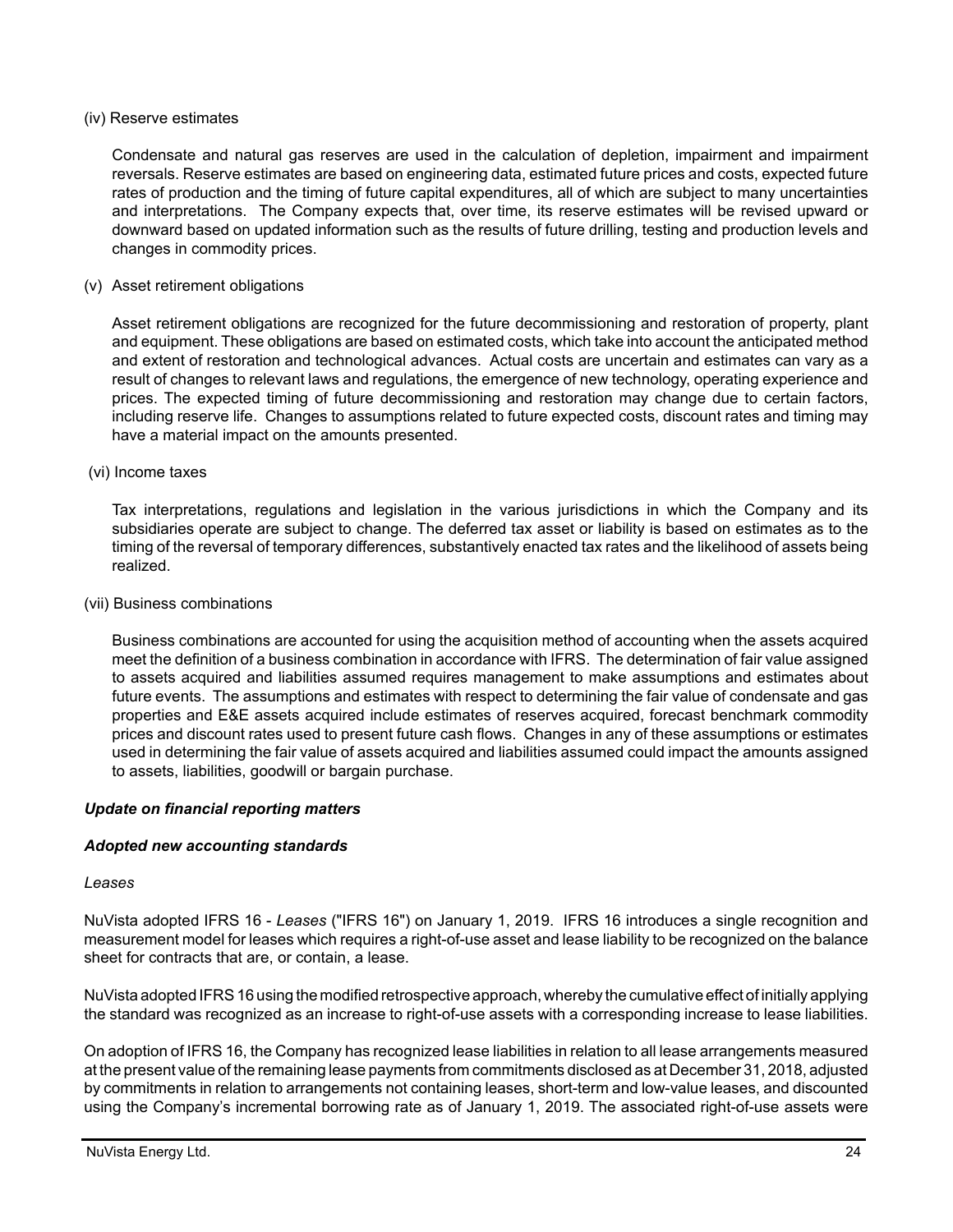measured at the amount equal to the lease liability on January 1, 2019, with no impact on retained earnings. The weighted average incremental borrowing rate used to determine the lease liability at adoption was 5.5%. The rightof-use assets and lease liabilities recognized relate to the Company's head office lease in Calgary, and the field office lease in Grande Prairie.

# *Disclosure controls and internal controls over financial reporting*

NuVista's President and Chief Executive Officer ("CEO") and Vice President, Finance and Chief Financial Officer ("CFO") are responsible for establishing and maintaining disclosure controls and procedures and internal controls over financial reporting as defined in National Instrument 52-109. NuVista's CEO and CFO have designed disclosure controls and procedures, or caused them to be designed under their supervision, to provide reasonable assurance that information required to be disclosed by NuVista in its filings or other reports filed or submitted by it under securities legislation is recorded, processed, summarized and reported within the time periods specified in the securities legislation and is accumulated and communicated to NuVista's management, including its certifying officers, as appropriate to allow timely decisions regarding required disclosure. The CEO and CFO have concluded, based on their evaluation as of the end of the period covered by the interim and annual filings that the Company's disclosure controls and procedures are effective.

The CEO and CFO have also designed internal controls over financial reporting, or caused them to be designed under their supervision, to provide reasonable assurance regarding the reliability of NuVista's financial reporting and the preparation of financial statements for external purposes in accordance with GAAP and includes those policies and procedures that:

(a) pertain to the maintenance of records that in reasonable detail accurately and fairly reflect the transactions and dispositions of the assets of NuVista;

(b) are designed to provide reasonable assurance that transactions are recorded as necessary to permit preparation of the financial statements in accordance with GAAP, and that receipts and expenditures of NuVista are being made only in accordance with authorizations of management and directors of NuVista; and

(c) are designed to provide reasonable assurance regarding prevention or timely detection of unauthorized acquisition, use or disposition of NuVista's assets that could have a material effect on the annual financial statements.

NuVista has designed its internal controls over financial reporting based on the Committee of Sponsoring Organizations of the Treadway Commission (2013). During the three months ended June 30, 2019, there have been no changes to NuVista's internal controls over financial reporting that have materially or are reasonably likely to materially affect the internal controls over financial reporting; the CEO and CFO have concluded that the internal controls over financial reporting are effective.

Because of their inherent limitations, disclosure controls and procedures and internal control over financial reporting may not prevent or detect misstatements, error or fraud. Control systems, no matter how well conceived or operated, can provide only reasonable, not absolute assurance, that the objectives of the control system are met.

## *Assessment of business risks*

The following are the primary risks associated with the business of NuVista. Most of these risks are similar to those affecting others in the conventional oil and natural gas sector. NuVista's financial position and results of operations are directly impacted by these factors:

- Operational risk associated with the production of oil and natural gas;
- Operational risk associated with third party facility outages and downtime;
- Reserves risk with respect to the quantity and quality of recoverable reserves;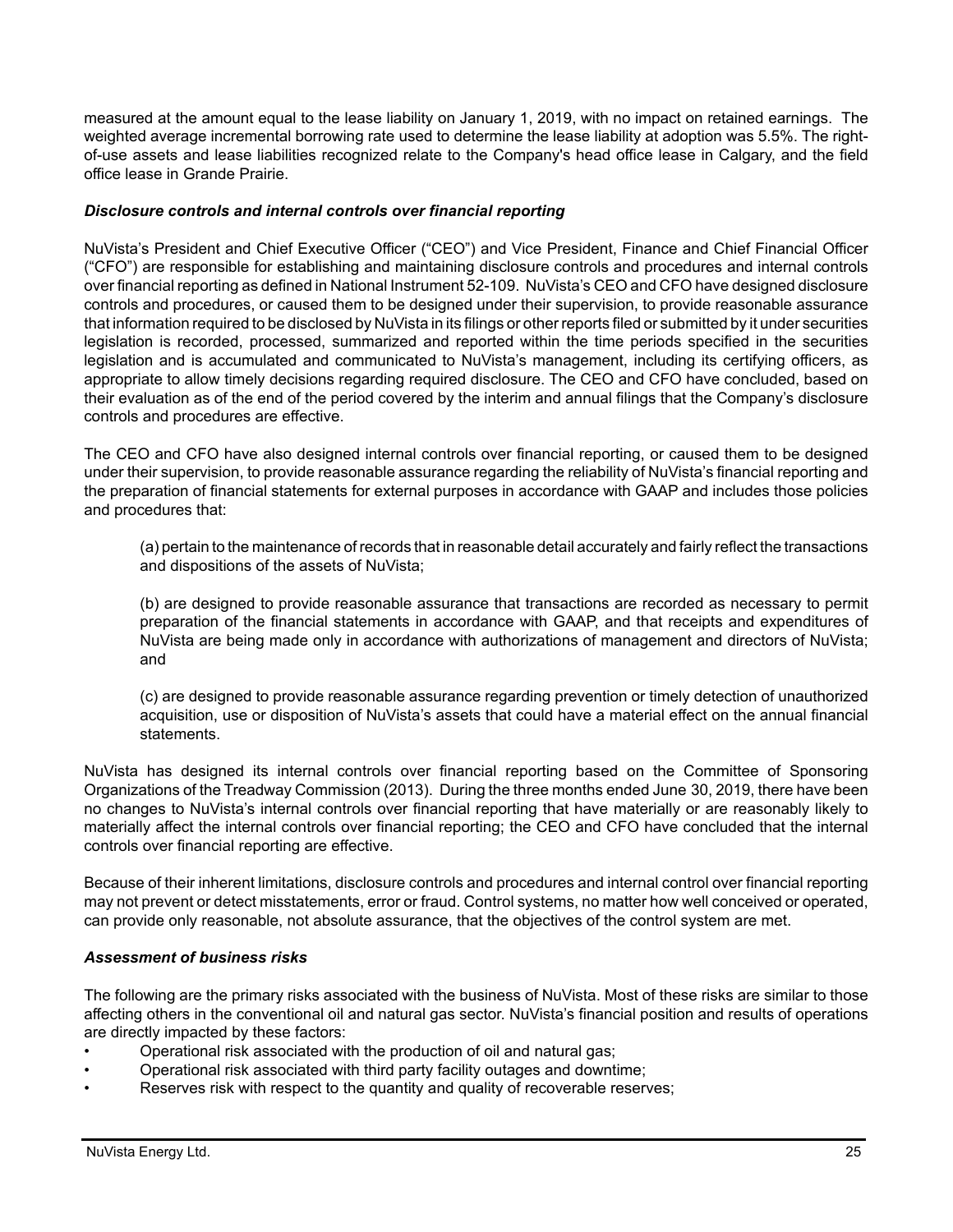- Commodity risk as crude oil, condensate and natural gas prices and differentials fluctuate due to market forces;
- Financial risk such as volatility of the Cdn/US dollar exchange rate, interest rates and debt service obligations;
- Risk associated with the re-negotiation of NuVista's credit facility and the continued participation of NuVista's lenders;
- Market risk relating to the availability of transportation systems to move the product to market;
- Environmental and safety risk associated with well operations and production facilities;
- Changing government regulations relating to royalty legislation, income tax laws, incentive programs, operating practices, fracturing regulations and environmental protection relating to the oil and natural gas industry; and
- Labour risk related to availability, productivity and retention of qualified personnel.

NuVista seeks to mitigate these risks by:

- Acquiring properties with established production trends to reduce technical uncertainty as well as undeveloped land with development potential;
- Maintaining a low cost structure to maximize product netbacks and reduce impact of commodity price cycles;
- Diversifying properties to mitigate individual property and well risk;
- Maintaining product mix to balance exposure to commodity prices;
- Conducting rigorous reviews of all property acquisitions;
- Monitoring pricing trends and developing a mix of contractual arrangements for the marketing of products with creditworthy counterparties;
- Maintaining a price risk management program to manage commodity prices and foreign exchange currency rates risk and transacting with creditworthy counterparties;
- Ensuring strong third-party operators for non-operated properties;
- Adhering to NuVista's safety program and keeping abreast of current operating best practices;
- Keeping informed of proposed changes in regulations and laws to properly respond to and plan for the effects that these changes may have on our operations;
- Carrying industry standard insurance to cover losses;
- Establishing and maintaining adequate cash resources to fund future abandonment and site restoration costs;
- Closely monitoring commodity prices and capital programs to manage financial leverage; and
- Monitoring the debt and equity markets to understand how changes in the capital market may impact NuVista's business plan.

Information regarding risk factors associated with the business of NuVista and how NuVista seeks to mitigate these risks are contained in our Annual Information Form under the Risk Factors Section for the year ended December 31, 2018.

## *2019 guidance re-affirmed - three-year path to free funds flow*

2019 production guidance is unchanged at 51,000 to 54,000 Boe/d as is capital spending at \$300 to \$325 million. We are directing both capital and production toward the lower end of the range and expect to keep capital spending within 110% of adjusted funds flow at July 8 strip prices. Production for the third quarter of 2019 is expected to be in the range of 49,000 to 52,000 Boe/d including a quarterly average of approximately 600 Boe/d of 3rd party planned and unplanned downtime which has already occurred in July.

The industry has moved from a market that rewards profitable production and adjusted funds flow growth to one that demands returns and profitability above growth. In 2021 we expect to arrive at the point where adjusted funds flow will exceed the required capital to maintain production levels at the future minimum volume commitment of 68,000 Boe/d. The outlook is premised on spending 100-110% of adjusted funds flow in 2019 and 2020 while increasing production levels at 10-15% per year. This plan creates maximum value and provides flexibility beyond 2021 to moderate the growth in order to maximize our free funds flow generating capacity, or continue growing toward the total firm capacity of 90,000 Boe/d, or add an additional growth wedge up to 110,000 BOE/d as underpinned by our inventory. Beyond 2021, the decision to use free funds flow to reduce net debt, reduce total share count, or to grow